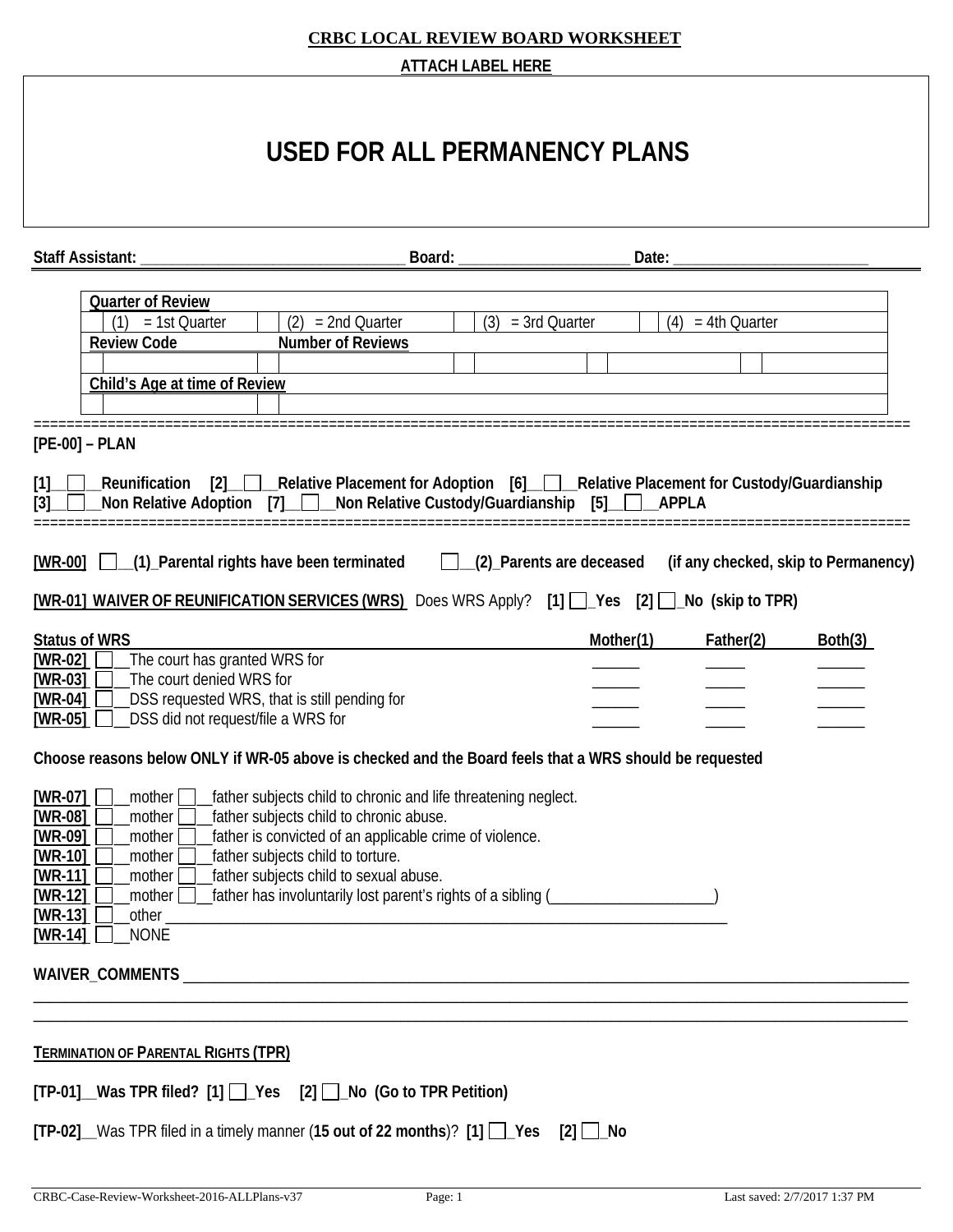| Filed Notice of Objection: (If TPR filed)                                                                                                                                                                                                                                                                                                                                                                                                                                                                                                                                                                                                  |
|--------------------------------------------------------------------------------------------------------------------------------------------------------------------------------------------------------------------------------------------------------------------------------------------------------------------------------------------------------------------------------------------------------------------------------------------------------------------------------------------------------------------------------------------------------------------------------------------------------------------------------------------|
| $[TP-03]$ Mother $[1]$ $\Box$ Yes $[2]$ $\Box$ No<br>$[3]$ $\Box$ N/A<br>$[4]$ $\Box$ _Unknown<br>$[TP-04]$ Father $[1]$ $\Box$ Yes<br>$[2]$ $\Box$ No<br>$[3]$ $\Box$ N/A<br>[4]<br>Unknown<br>[TP-05]_ Was Publication made for Parent whose whereabouts are Unknown?<br>$[3]$ $\Box$ N/A<br>$[1]$ $\Box$ Yes<br>[2] $□$ _No<br>$[4]$ __Unknown<br><b>IF TPR Filed</b>                                                                                                                                                                                                                                                                   |
| $[TP-06]$ TPR Granted? $[1]$ $\Box$ Yes<br>$[2]$ $\Box$ No<br>$[TP-07]$ Was TPR APPEALED? [1] $\Box$ Yes [2] $\Box$ No [3] $\Box$ N/A [4] $\Box$ Pending<br>[5] ∐_Unknown<br>$[TP-08]$ Did Appeal delay TPR? [1] $\Box$ Yes [2] $\Box$ No<br>$[3]$ $\Box$ N/A                                                                                                                                                                                                                                                                                                                                                                              |
| <b>TPR Petition</b>                                                                                                                                                                                                                                                                                                                                                                                                                                                                                                                                                                                                                        |
| [TP-09] The Board recommends that a petition for TPR: Dube filed because                                                                                                                                                                                                                                                                                                                                                                                                                                                                                                                                                                   |
| The Board finds that F.L. Article 5-525.1, applies, because it requires action for TPR due to (choose only 1 below)                                                                                                                                                                                                                                                                                                                                                                                                                                                                                                                        |
| $[TP-10]$<br>[1] child in care 15 out of 22 months<br>abandoned infant<br>[2]<br>conviction/incarceration - Mother<br>[3]<br>conviction/incarceration - Father<br>[5] __ conviction/incarceration - Both<br>$[6]$ other                                                                                                                                                                                                                                                                                                                                                                                                                    |
| [TP-11]_The Board recommends that a petition for TPR: □_NOT be filed due to (choose only 1 below)                                                                                                                                                                                                                                                                                                                                                                                                                                                                                                                                          |
| [1] the child has been placed with relatives<br>$[TP-12]$<br>[2] DSS failed to provide required reunification services<br>[3] there is a compelling reason not to file                                                                                                                                                                                                                                                                                                                                                                                                                                                                     |
| TPR_COMMENTS                                                                                                                                                                                                                                                                                                                                                                                                                                                                                                                                                                                                                               |
|                                                                                                                                                                                                                                                                                                                                                                                                                                                                                                                                                                                                                                            |
| Permanency:                                                                                                                                                                                                                                                                                                                                                                                                                                                                                                                                                                                                                                |
| [PE-01] Were other permanency options considered and why were they ruled out? [1] Ps [2] No (Skip to PE-03]<br>(if YES choose plan below)                                                                                                                                                                                                                                                                                                                                                                                                                                                                                                  |
| $[PE-02]$<br>[2] Relative Placement for Adoption [6] Relative Placement for Custody/Guardianship<br>Reunification<br>[1]<br>Non Relative Adoption [7] Non Relative Custody/Guardianship [5] APPLA<br>$[3]$                                                                                                                                                                                                                                                                                                                                                                                                                                 |
| <b>Concurrent Planning (All Except APPLA)</b>                                                                                                                                                                                                                                                                                                                                                                                                                                                                                                                                                                                              |
| $[PE-03]$ Is there a concurrent plan identified by the courts? $[1]$ $\Box$ Yes $[2]$ $\Box$ No (GOTO PE-06)<br>[PE-04]_If Yes, what is the concurrent plan?<br>[2] Relative Placement for Adoption [6]<br>Reunification<br>Relative Placement for Custody/Guardianship<br>[1]<br>Non Relative Adoption [7] _ Mon Relative Custody/Guardianship<br>[3]                                                                                                                                                                                                                                                                                     |
| $[PE-05]$ Is the LDSS implementing the concurrent plan set by the courts? $[1]$ $\Box$ Yes (GOTO PE-07) $[2]$ $\Box$ No<br>[PE-06]_If No, what concurrent plan is the LDSS implementing?<br>$\boxed{2}$<br>Relative Placement for Adoption [6] Relative Placement for Custody/Guardianship<br>Reunification<br>$[1] % \includegraphics[width=0.9\columnwidth]{figures/fig_10.pdf} \caption{The figure shows the number of times, and the number of times, and the number of times, respectively.} \label{fig:time}$<br>Non Relative Custody/Guardianship<br>Non Relative Adoption $[7]$<br>$[3]$<br>$[5]$ __ $\Box$<br>_APPLA [0]_<br>None |
| Does the Local Board agree that the appropriate Concurrent Planning took place according to State and Federal<br>$[PE-07]$                                                                                                                                                                                                                                                                                                                                                                                                                                                                                                                 |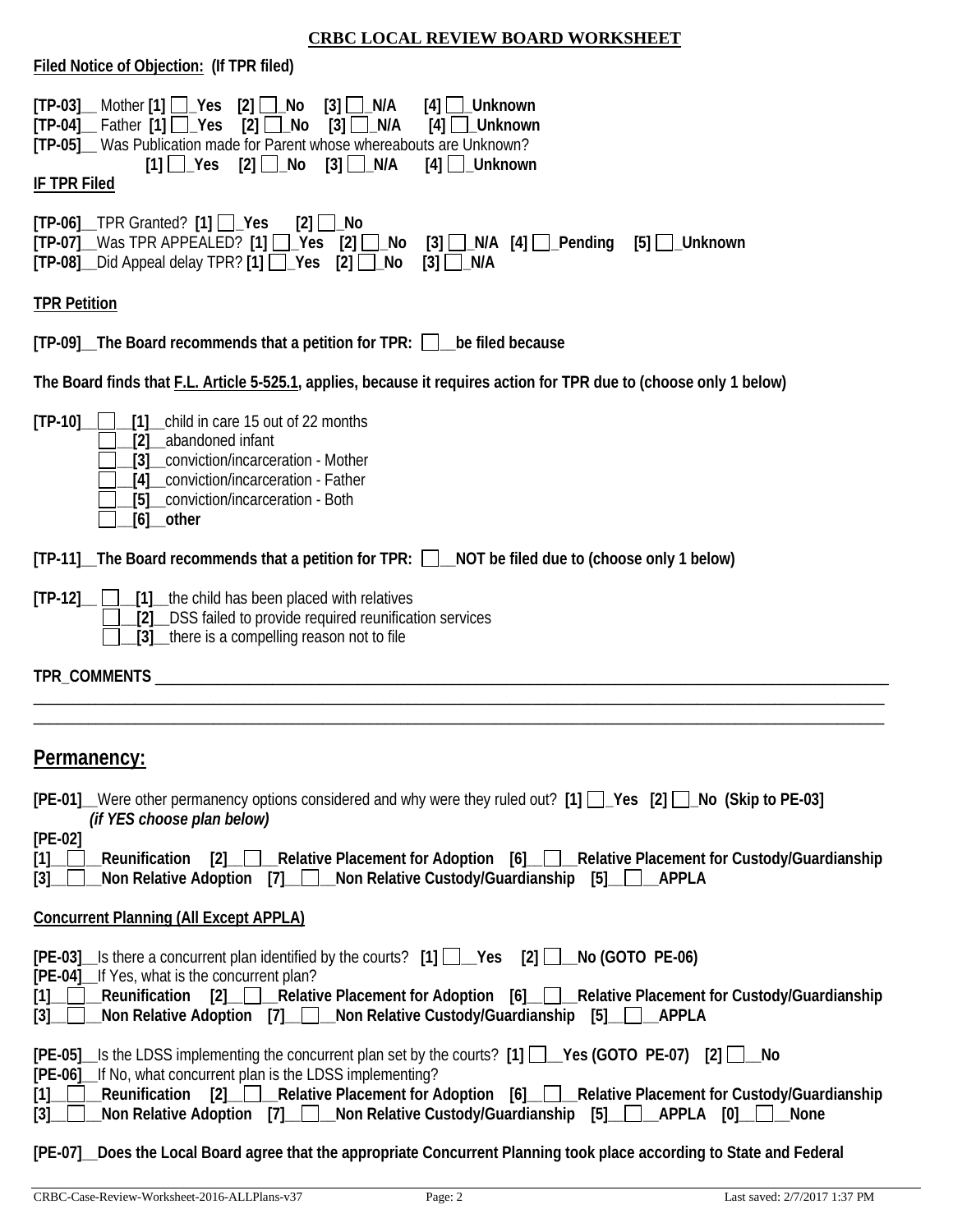### guidelines? [1]  $\Box$  Yes [2]  $\Box$  No [3]  $\Box$  N/A – No concurrent plan

**[PE-08]\_\_**When was the Plan ESTABLISHED? \_\_\_\_\_/\_\_\_\_\_/\_\_\_\_\_**; (MM/DD/YY)** 

#### **[PE-09]\_\_** How long has the youth had this **Permanency Plan?**

- [1]\_\_\_\_0 to 6 months
- [2]\_\_\_\_7 to 11 months
- [3] 1 year to 2 years
- $[4]$  2 year to 3 years
- [5]\_\_\_\_3 years or more

### **[PE-10] Why is Plan APPLA? (Choose the best answer that applies below or check N/A and Skip to Recommendations) \_\_N/A**

- **\_1\_\_\_\_**Parent(s) whereabouts unknown
- **\_2\_\_\_\_**Parent(s) deceased
- **\_3\_\_\_\_**Parent(s) unable or unwilling to work towards reunification
- **\_4\_\_\_\_**Parent(s) unable to meet child's needs
- **\_5\_\_\_\_**LDSS did not identify a suitable relative
- **\_6\_\_\_\_**Agency saw age as barrier and did not pursue ADOPTION
- **\_7\_\_\_\_**Behavior
- **\_8\_\_\_\_**Lack of Family Resources
- **\_9\_\_\_\_**Child did NOT consent to ADOPTION
- **\_10\_\_\_**Medically or Mentally Fragile
- **\_11\_\_\_**Placed with long term resources and does not want to Adopt
- **\_12\_\_\_**Not Eligible for Guardianship
- **\_13\_\_\_**NO TPR Granted
- **\_14\_\_\_**Worker Unaware

### **[PE-11]\_\_**What is the **category of the child's APPLA** permanency plan? (**Choose 1 below or check N/A and Skip to PE-12 if NOT APPLA) \_\_N/A**



**[1] \_\_\_**Emancipation/Independence (Child is expected to remain in existing placement until he/she turns 21)

- **[2] \_\_\_**Long term out-of-home care placement with a non-relative foster parent
- **[3] \_\_\_**Long term out-of-home care placement with a specified relative
- **[4] \_\_\_**Placement in a long-term care facility until transition to an adult facility
- **[5]** Other (specify)

### **Board's Permanency Recommendations**

**[PE-12]\_\_ [1]\_\_ \_\_Yes, The Board Agrees** with the Departments **Permanency** plan.

 **[2]\_\_ \_\_No, The Board Disagrees** with the Departments **Permanency** plan.

*If NO, what Permanency Plan does the Board Recommend? and Why?*

#### **[PE-13]**

|  |  |                                                                                               |  | [1] Reunification [2] Relative Placement for Adoption [3] Relative Placement for Custody/Guardianship |
|--|--|-----------------------------------------------------------------------------------------------|--|-------------------------------------------------------------------------------------------------------|
|  |  | [4] Non Relative Adoption [5] Non Relative Custody/Guardianship [6] Non Relative Adoption [6] |  |                                                                                                       |

\_\_\_\_\_\_\_\_\_\_\_\_\_\_\_\_\_\_\_\_\_\_\_\_\_\_\_\_\_\_\_\_\_\_\_\_\_\_\_\_\_\_\_\_\_\_\_\_\_\_\_\_\_\_\_\_\_\_\_\_\_\_\_\_\_\_\_\_\_\_\_\_\_\_\_\_\_\_\_\_\_\_\_\_\_\_\_\_\_\_\_\_\_\_\_\_\_\_\_\_\_\_\_\_\_\_\_\_\_\_\_\_\_ \_\_\_\_\_\_\_\_\_\_\_\_\_\_\_\_\_\_\_\_\_\_\_\_\_\_\_\_\_\_\_\_\_\_\_\_\_\_\_\_\_\_\_\_\_\_\_\_\_\_\_\_\_\_\_\_\_\_\_\_\_\_\_\_\_\_\_\_\_\_\_\_\_\_\_\_\_\_\_\_\_\_\_\_\_\_\_\_\_\_\_\_\_\_\_\_\_\_\_\_\_\_\_\_\_\_\_\_\_\_\_\_\_ \_\_\_\_\_\_\_\_\_\_\_\_\_\_\_\_\_\_\_\_\_\_\_\_\_\_\_\_\_\_\_\_\_\_\_\_\_\_\_\_\_\_\_\_\_\_\_\_\_\_\_\_\_\_\_\_\_\_\_\_\_\_\_\_\_\_\_\_\_\_\_\_\_\_\_\_\_\_\_\_\_\_\_\_\_\_\_\_\_\_\_\_\_\_\_\_\_\_\_\_\_\_\_\_\_\_\_\_\_\_\_\_\_ \_\_\_\_\_\_\_\_\_\_\_\_\_\_\_\_\_\_\_\_\_\_\_\_\_\_\_\_\_\_\_\_\_\_\_\_\_\_\_\_\_\_\_\_\_\_\_\_\_\_\_\_\_\_\_\_\_\_\_\_\_\_\_\_\_\_\_\_\_\_\_\_\_\_\_\_\_\_\_\_\_\_\_\_\_\_\_\_\_\_\_\_\_\_\_\_\_\_\_\_\_\_\_\_\_\_\_\_\_\_\_\_\_ \_\_\_\_\_\_\_\_\_\_\_\_\_\_\_\_\_\_\_\_\_\_\_\_\_\_\_\_\_\_\_\_\_\_\_\_\_\_\_\_\_\_\_\_\_\_\_\_\_\_\_\_\_\_\_\_\_\_\_\_\_\_\_\_\_\_\_\_\_\_\_\_\_\_\_\_\_\_\_\_\_\_\_\_\_\_\_\_\_\_\_\_\_\_\_\_\_\_\_\_\_\_\_\_\_\_\_\_\_\_\_\_\_

**Permanency Comments:** (Use back page for more)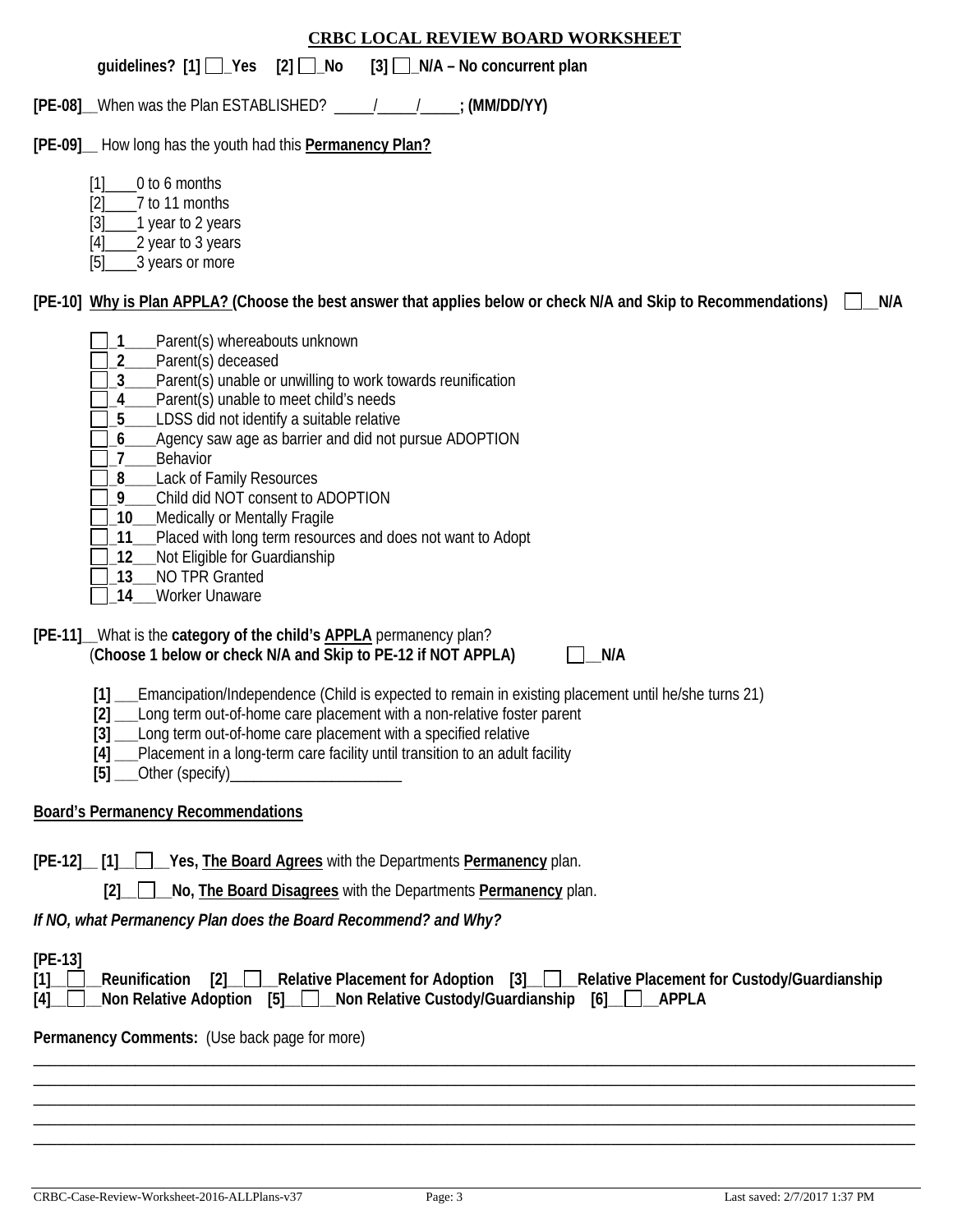| <b>CASE PLANNING</b>                                                                                                                                                                                                                                                              |
|-----------------------------------------------------------------------------------------------------------------------------------------------------------------------------------------------------------------------------------------------------------------------------------|
| [CP-01] Is Birth parent incarcerated? Mother [1] Pes [2] ho<br>$[3]$ $\Box$ Unknown<br>[CP-02] Is Birth parent incarcerated? Father [1] P Yes<br>$[2]$ $\Box$<br>No<br>$\lceil 3 \rceil$<br>Unknown                                                                               |
| $[CP-03]$ Were efforts made to involve the family in the case planning process? [1] $\Box$ Yes<br>$[2]$ $\Box$ No                                                                                                                                                                 |
| [CP-04] _ Did the child have a Family Involvement Meeting (FIM) prior to entry? [1] ___Yes<br>$[2]$ $\Box$ No $[3]$ $\Box$<br><b>Unknown</b>                                                                                                                                      |
| [CP-05] Has a Family Involvement Meeting been held in the last 6 months? [1] Wes<br>$[2]$ $\Box$ No                                                                                                                                                                               |
| Case Planning Comments: (Use back page for more)                                                                                                                                                                                                                                  |
| <b>SERVICE AGREEMENT</b>                                                                                                                                                                                                                                                          |
| [SA-01] Is there a signed service agreement?<br>$[1]$ $\Box$ Yes $[2]$ $\Box$ No (Skip to SA-06)                                                                                                                                                                                  |
| If there is a signed service agreement, who SIGNED it? (Check all that apply)<br>[2]<br>[SA-02] Parents [1] Mother<br>Father<br>$[SA-03]$ $\Box$ Youth<br>[SA-04] Caregiver                                                                                                       |
| [SA-05] Date of the most recent signed service agreement ______________________(MM/DD/YYYY)                                                                                                                                                                                       |
| [SA-06] Has anybody refused to sign the service agreement? [1] Ves (Check all that apply) [2] No (Skip to SA-10)<br>[SA-07] Parents [1] Mother<br>$[2]$ Father<br>$[SA-08]$ $\Box$ Youth<br>[SA-09] Caregiver                                                                     |
| [SA-10] Have efforts been made to involve the parent/youth/caregiver in the development of the service agreement?<br>◯◯ Yes (Check all that apply) [2] ◯ No (Skip to SA-14)<br>[1]<br>[SA-11] Parents [1] Mother<br>$[2]$ $\Box$ Father<br>$[SA-12]$ Youth<br>$[SA-13]$ Caregiver |
| [SA-14] Does the Board agree that the service agreement is appropriate to meet the needs of the child?<br>$[1]$ $\Box$ Yes $[2]$ $\Box$ No $[3]$ $\Box$ N/A – No Service Agreement                                                                                                |
| Service Agreement Comments: (Use back page for more)                                                                                                                                                                                                                              |
|                                                                                                                                                                                                                                                                                   |
|                                                                                                                                                                                                                                                                                   |
|                                                                                                                                                                                                                                                                                   |

# **Supportive Services**

Are appropriate services being offered to: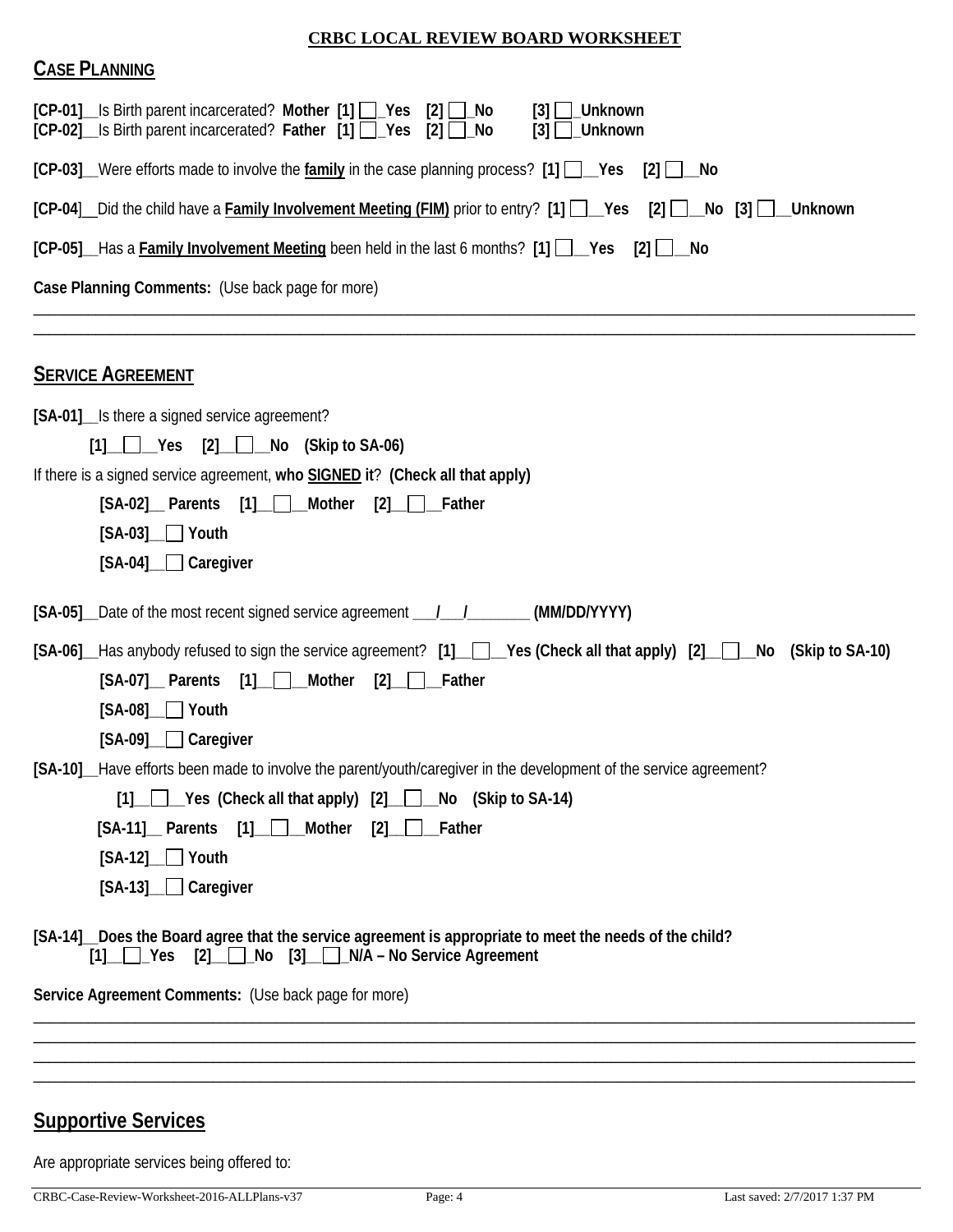| [SS-A]_Child:             | $[1]$ $\Box$ Yes $[2]$ $\Box$ No                                                                         |  |
|---------------------------|----------------------------------------------------------------------------------------------------------|--|
| [SS-B]_Foster/Kin Family: | $[1]$ $\begin{array}{ c c c c c } \hline \end{array}$ $\begin{array}{ c c c c c } \hline \end{array}$ No |  |
| [SS-C]__Birth Family:     | $[1]$ $Yes$ $[2]$ $No$                                                                                   |  |

| $[1]$ $\begin{array}{ c c c c c } \hline \end{array}$ ${\bf Yes}$ $[2]$ $\begin{array}{ c c c c c } \hline \end{array}$ No |                                                                                         |
|----------------------------------------------------------------------------------------------------------------------------|-----------------------------------------------------------------------------------------|
|                                                                                                                            | $[1]$ $\Box$ Yes $[2]$ $\Box$ No $[3]$ $\Box$ N/A (Not placed in foster family setting) |
| $[1]$ $\Box$ Yes $[2]$ $\Box$ No                                                                                           |                                                                                         |

**(If YES, choose the services below)** 

| <b>DESCRIPTION</b>                       |            | <b>CHILD</b> |            | <b>FOSTER</b> |            | <b>BIRTH</b> |
|------------------------------------------|------------|--------------|------------|---------------|------------|--------------|
| $[SS-01]$ $(1)$ Housing                  | $[SS-CHO]$ |              | [SS-FHO]   |               | $[SS-BHO]$ |              |
| $[SS-02]$ $(2)$ Medical                  | [SS-CME]   |              | [SS-FME]   |               | [SS-BME]   |              |
| [SS-03] (3) Mental Health                | [SS-CMH]   |              | [SS-FMH]   |               | [SS-BMH]   |              |
| [SS-04] (4) Educational                  | [SS-CED]   |              | [SS-FED]   |               | [SS-BED]   |              |
| $[SS-05]$ $(5)$ Employment               | [SS-CEM]   |              | [SS-FEM]   |               | [SS-BEM]   |              |
| [SS-06] (6) Special Needs                | [SS-CSN]   |              | [SS-FSN]   |               | [SS-BSN]   |              |
| [SS-07] _(7)_Referral to DDA             | $[SS-CDA]$ |              | [SS-FDA]   |               | $[SS-BDA]$ |              |
| [SS-08] _(8)_Referral to DORS            | [SS-CDR]   |              | [SS-FDR]   |               | [SS-BDR]   |              |
| $[SS-09]$ $(9)$ Visitation               | $[SS-CVT]$ |              | $[SS-FVT]$ |               | [SS-BVT]   |              |
| [SS-10] (10)_Substance Abuse             | $[SS-CSA]$ |              | $[SS-FSA]$ |               | $[SS-BSA]$ |              |
| [SS-11] (11) Other (Specify in Comments) | $[SS-COT]$ |              | [SS-FOT]   |               | $[SS-BOT]$ |              |

**[SS-12]\_\_Does the Board recommend that the identified services continue during aftercare? [1] \_\_Yes [2] \_\_No** 

\_\_\_\_\_\_\_\_\_\_\_\_\_\_\_\_\_\_\_\_\_\_\_\_\_\_\_\_\_\_\_\_\_\_\_\_\_\_\_\_\_\_\_\_\_\_\_\_\_\_\_\_\_\_\_\_\_\_\_\_\_\_\_\_\_\_\_\_\_\_\_\_\_\_\_\_\_\_\_\_\_\_\_\_\_\_\_\_\_\_\_\_\_\_\_\_\_\_\_\_\_\_\_\_\_\_\_\_\_\_\_\_\_ \_\_\_\_\_\_\_\_\_\_\_\_\_\_\_\_\_\_\_\_\_\_\_\_\_\_\_\_\_\_\_\_\_\_\_\_\_\_\_\_\_\_\_\_\_\_\_\_\_\_\_\_\_\_\_\_\_\_\_\_\_\_\_\_\_\_\_\_\_\_\_\_\_\_\_\_\_\_\_\_\_\_\_\_\_\_\_\_\_\_\_\_\_\_\_\_\_\_\_\_\_\_\_\_\_\_\_\_\_\_\_\_\_ \_\_\_\_\_\_\_\_\_\_\_\_\_\_\_\_\_\_\_\_\_\_\_\_\_\_\_\_\_\_\_\_\_\_\_\_\_\_\_\_\_\_\_\_\_\_\_\_\_\_\_\_\_\_\_\_\_\_\_\_\_\_\_\_\_\_\_\_\_\_\_\_\_\_\_\_\_\_\_\_\_\_\_\_\_\_\_\_\_\_\_\_\_\_\_\_\_\_\_\_\_\_\_\_\_\_\_\_\_\_\_\_\_

**Supportive Services Comments:** (Use back page for more)

### **Siblings**

| $[SB-01]$ Does child/youth have siblings in care? $[1]$ $\rightarrow$ Yes $[2]$ $\rightarrow$ No (Skip to SB-06)                                                                                        |
|---------------------------------------------------------------------------------------------------------------------------------------------------------------------------------------------------------|
| [SB-02] If Yes How many siblings?                                                                                                                                                                       |
| $[SB-03]$ Are siblings being reviewed together? [1] $\Box$ Yes [2] $\Box$ No (If no explain in comments below)                                                                                          |
| [SB-04] If siblings do not reside with child/youth, have efforts been made to place siblings together?<br>$[1]$ $\sqrt{es}$ $[2]$ $\sqrt{S}$ No (If no, explain in comments below) $[3]$ $\sqrt{S}$ N/A |
| [SB-05] Does child/youth have visits with siblings who do not reside with him/her?<br>[1] Yes [2] No (If no explain in comments below) [3] N/A                                                          |
| [SB-06] Does child/youth have visits with siblings who are not in care?<br>$[1]$ $\Box$ Yes $[2]$ $\Box$ No (If no explain in comments below) $[3]$ $\Box$ Unknown $[4]$ $\Box$ N/A                     |
| <b>Sibling Comments</b>                                                                                                                                                                                 |
|                                                                                                                                                                                                         |
|                                                                                                                                                                                                         |
|                                                                                                                                                                                                         |

\_\_\_\_\_\_\_\_\_\_\_\_\_\_\_\_\_\_\_\_\_\_\_\_\_\_\_\_\_\_\_\_\_\_\_\_\_\_\_\_\_\_\_\_\_\_\_\_\_\_\_\_\_\_\_\_\_\_\_\_\_\_\_\_\_\_\_\_\_\_\_\_\_\_\_\_\_\_\_\_\_\_\_\_\_\_\_\_\_\_\_\_\_\_\_\_\_\_\_\_\_\_\_\_\_\_\_\_\_\_\_\_\_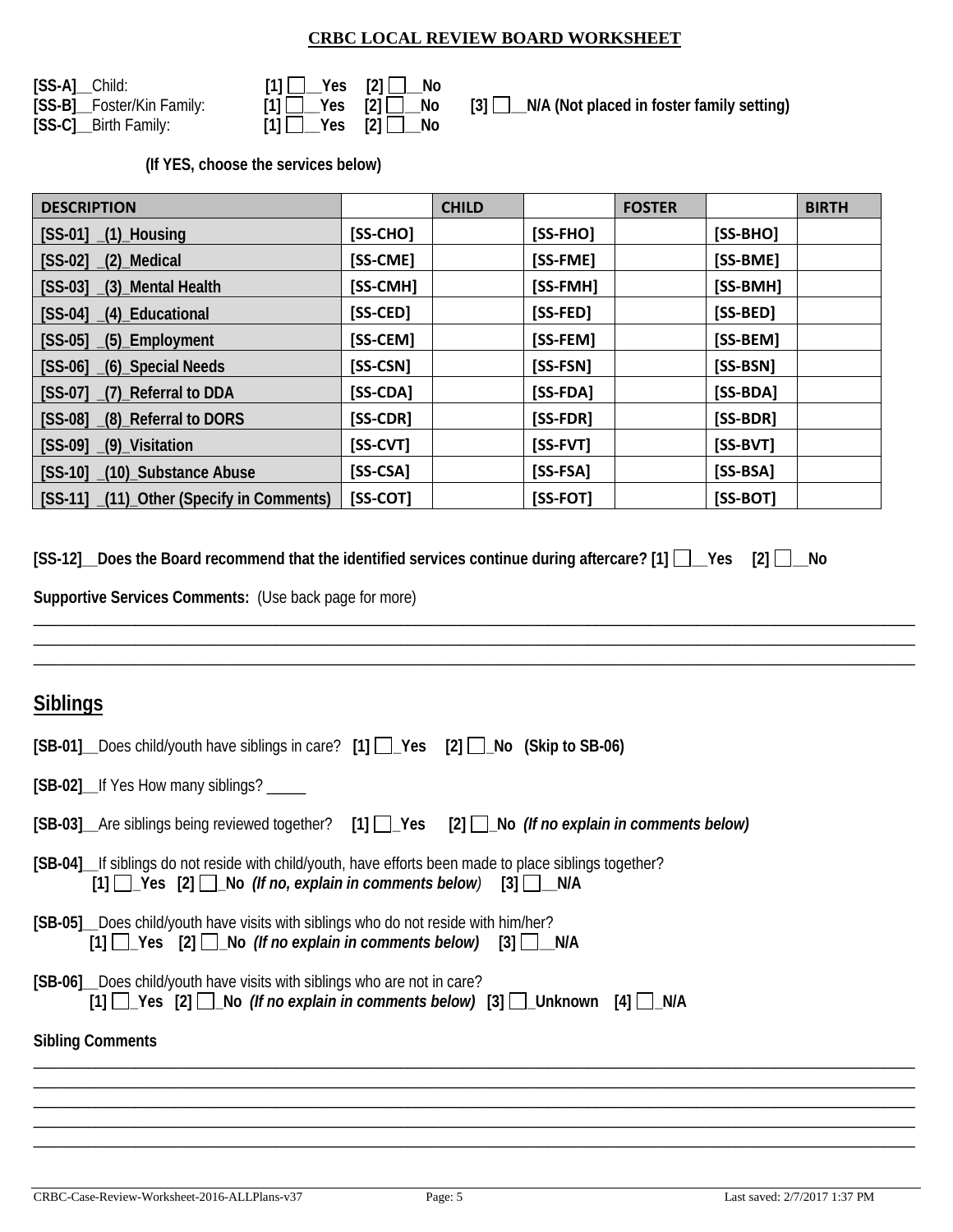# **Living Arrangement**

| Code | <b>Description</b>                                                    |
|------|-----------------------------------------------------------------------|
|      |                                                                       |
| 00   | N/A                                                                   |
| 40   | College                                                               |
| 41   | <b>Correctional Institution</b>                                       |
| 42   | <b>Halfway House</b>                                                  |
| 43   | Homeless Shelter                                                      |
| 44   | Own Home/Apartment                                                    |
| 45   | ICPC Adoptive Home (incoming) – DO NOT USE FOR Out of Home Placement  |
| 46   | ICPC Foster Home (incoming) - DO NOT USE FOR Out of Home Placement    |
| 47   | Inpatient Psychiatric Care                                            |
| 48   | Inpatient Medical Care                                                |
| 49   | <b>Job Corps</b>                                                      |
| 50   | Runway                                                                |
| 51   | Relative Home - DO NOT USE FOR Out of Home Placement                  |
| 52   | Respite Care- Not Psychiatric Respite                                 |
| 53   | <b>Secure Detention Facility</b>                                      |
| 54   | Father's Home - DO NOT USE FOR Out of Home Placement                  |
| 55   | Father and Stepmother/Paramour - DO NOT USE FOR Out of Home Placement |
| 56   | Mother's Home - DO NOT USE FOR Out of Home Placement                  |
| 57   | Mother and Father's Home - DO NOT USE FOR Out of Home Placement       |
| 58   | Mother and Stepfather/Paramour - DO NOT USE FOR Out of Home Placement |
| 59   | Trial Home Visit (Aftercare)                                          |
| 99   | Other                                                                 |
|      |                                                                       |

**[LA-01]\_\_**If child is currently in a Living Arrangement, where does the child reside: *(choose one above)* **= [ \_\_\_\_\_ ]**

**[LA-02]\_\_**If OTHER, please specify: \_\_\_\_\_\_\_\_\_\_\_\_\_\_\_\_\_\_\_\_\_\_\_\_\_\_\_\_\_\_\_\_\_\_\_\_\_\_\_\_\_\_\_\_\_\_\_\_\_\_\_\_\_\_\_\_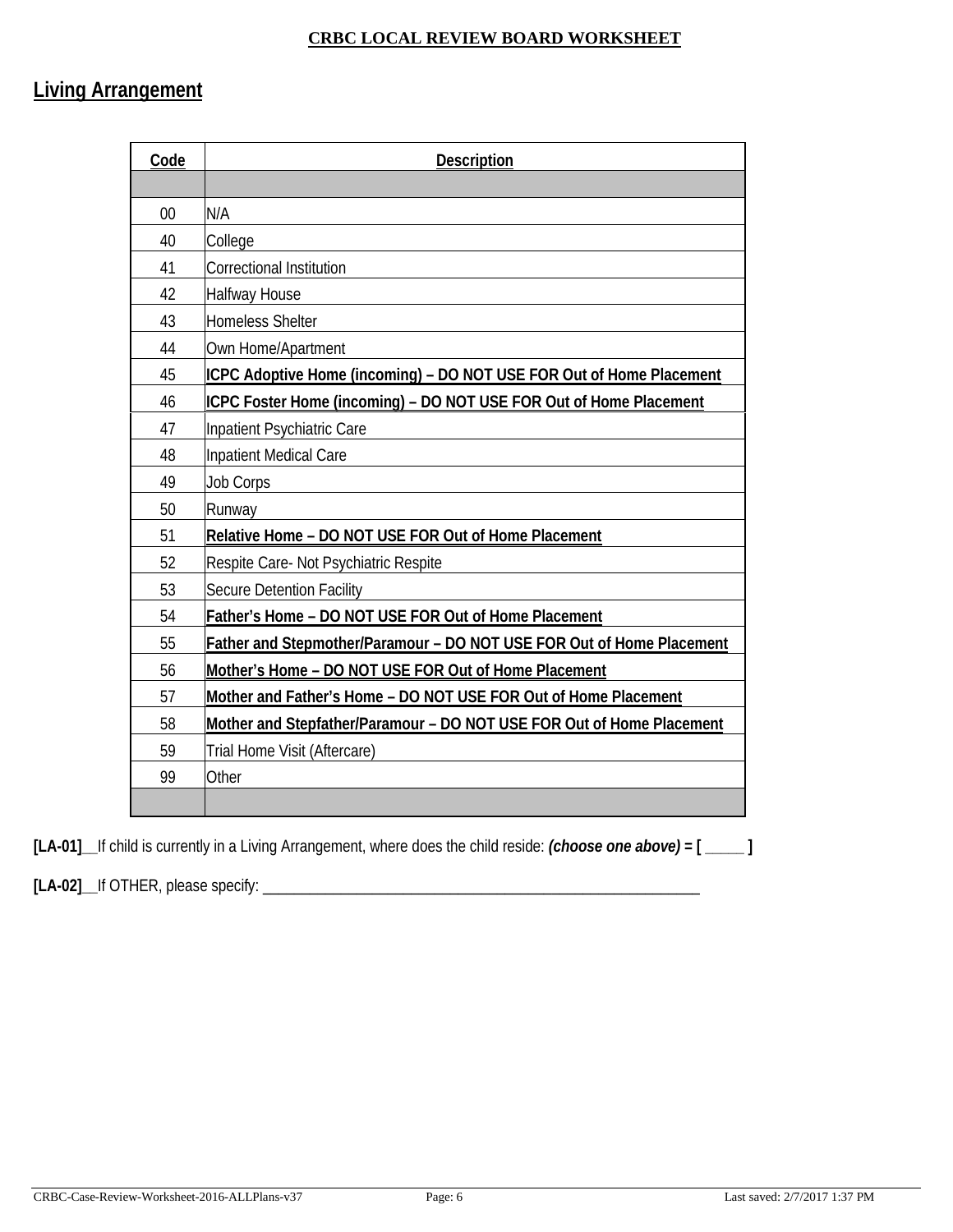### **Placement (Paid for by DSS)**

**(If child is on runaway status and the placement is still open check the appropriate category below. Use other to identify any category not listed below)**.

| 41<br>42      | <b>Family Homes</b>               |                                                                                                                | <b>Group Homes</b>                                                                                                                                                                                                                                                                                                                                                                                                                                                                                               |
|---------------|-----------------------------------|----------------------------------------------------------------------------------------------------------------|------------------------------------------------------------------------------------------------------------------------------------------------------------------------------------------------------------------------------------------------------------------------------------------------------------------------------------------------------------------------------------------------------------------------------------------------------------------------------------------------------------------|
|               |                                   |                                                                                                                |                                                                                                                                                                                                                                                                                                                                                                                                                                                                                                                  |
|               | <b>Emergency Foster Home Care</b> | 50                                                                                                             | <b>Alternative Living Units</b>                                                                                                                                                                                                                                                                                                                                                                                                                                                                                  |
|               | Formal Kinship Care               | 51                                                                                                             | <b>Emergency Group Shelter Care</b>                                                                                                                                                                                                                                                                                                                                                                                                                                                                              |
| 43            | Intermediate Foster Care          | 52                                                                                                             | <b>Residential Group Homes</b>                                                                                                                                                                                                                                                                                                                                                                                                                                                                                   |
| 44            | Pre-Finalized Adoptive Home       | 53                                                                                                             | Teen Mother Programs                                                                                                                                                                                                                                                                                                                                                                                                                                                                                             |
| 45            | Refugee Child                     | 54                                                                                                             | <b>Therapeutic Group Homes</b>                                                                                                                                                                                                                                                                                                                                                                                                                                                                                   |
| 46            | Regular Foster Care               | 55                                                                                                             | Independent Living Residential Program                                                                                                                                                                                                                                                                                                                                                                                                                                                                           |
| 47            | Restricted (Relative) Foster Care |                                                                                                                |                                                                                                                                                                                                                                                                                                                                                                                                                                                                                                                  |
| 48            | <b>Treatment Foster Care</b>      |                                                                                                                | <b>Residential Treatment Centers</b>                                                                                                                                                                                                                                                                                                                                                                                                                                                                             |
| 49            | Treatment Foster Care (Private)   | 56                                                                                                             | <b>Residential Treatment Centers</b>                                                                                                                                                                                                                                                                                                                                                                                                                                                                             |
|               |                                   |                                                                                                                |                                                                                                                                                                                                                                                                                                                                                                                                                                                                                                                  |
|               | <b>SILA</b>                       |                                                                                                                |                                                                                                                                                                                                                                                                                                                                                                                                                                                                                                                  |
| 57            | Relative                          |                                                                                                                |                                                                                                                                                                                                                                                                                                                                                                                                                                                                                                                  |
| 58            | Non-Relative                      |                                                                                                                |                                                                                                                                                                                                                                                                                                                                                                                                                                                                                                                  |
| 59            | Own Dwelling                      |                                                                                                                |                                                                                                                                                                                                                                                                                                                                                                                                                                                                                                                  |
|               |                                   |                                                                                                                |                                                                                                                                                                                                                                                                                                                                                                                                                                                                                                                  |
| 99            | <b>OTHER</b>                      | $00\,$                                                                                                         | <b>NONE</b>                                                                                                                                                                                                                                                                                                                                                                                                                                                                                                      |
|               |                                   |                                                                                                                |                                                                                                                                                                                                                                                                                                                                                                                                                                                                                                                  |
|               |                                   |                                                                                                                |                                                                                                                                                                                                                                                                                                                                                                                                                                                                                                                  |
|               |                                   |                                                                                                                |                                                                                                                                                                                                                                                                                                                                                                                                                                                                                                                  |
|               |                                   |                                                                                                                |                                                                                                                                                                                                                                                                                                                                                                                                                                                                                                                  |
|               |                                   |                                                                                                                | 2<br>$\overline{\mathbf{3}}$<br>4 or more                                                                                                                                                                                                                                                                                                                                                                                                                                                                        |
|               |                                   |                                                                                                                |                                                                                                                                                                                                                                                                                                                                                                                                                                                                                                                  |
|               |                                   |                                                                                                                | $\lceil 3 \rceil$<br>N/A (Not in Placement)                                                                                                                                                                                                                                                                                                                                                                                                                                                                      |
|               |                                   |                                                                                                                | ] or Out-of-State Abbreviation [                                                                                                                                                                                                                                                                                                                                                                                                                                                                                 |
|               |                                   |                                                                                                                |                                                                                                                                                                                                                                                                                                                                                                                                                                                                                                                  |
|               |                                   |                                                                                                                |                                                                                                                                                                                                                                                                                                                                                                                                                                                                                                                  |
|               |                                   |                                                                                                                |                                                                                                                                                                                                                                                                                                                                                                                                                                                                                                                  |
|               |                                   |                                                                                                                |                                                                                                                                                                                                                                                                                                                                                                                                                                                                                                                  |
| [2]           |                                   |                                                                                                                |                                                                                                                                                                                                                                                                                                                                                                                                                                                                                                                  |
|               |                                   |                                                                                                                |                                                                                                                                                                                                                                                                                                                                                                                                                                                                                                                  |
|               |                                   |                                                                                                                |                                                                                                                                                                                                                                                                                                                                                                                                                                                                                                                  |
|               |                                   |                                                                                                                |                                                                                                                                                                                                                                                                                                                                                                                                                                                                                                                  |
| $[PL-06]$ [1] |                                   | [PL-05]_If NO above, what is the 2 digit jurisdiction placed in? [<br><b>Board's Placement Recommendations</b> | [PL-01] _Child's current placement is: (choose one above) = [_____]<br>[PL-03] How many placements has the child/youth had in the last 12 months? $\Box$ None $\Box$ 1<br>[PL-04]_Is child/youth placed in their home jurisdiction? [1] □_Yes<br>$[2]$ $\Box$ No<br>The Board Agrees with the Departments Placement plan.<br>The Board Disagrees with the Departments Placement plan.<br>If NO, what Placement Plan does the Board Recommend? and Why?<br>[PL-07] __(Choose Placement Code from Placement Table) |

\_\_\_\_\_\_\_\_\_\_\_\_\_\_\_\_\_\_\_\_\_\_\_\_\_\_\_\_\_\_\_\_\_\_\_\_\_\_\_\_\_\_\_\_\_\_\_\_\_\_\_\_\_\_\_\_\_\_\_\_\_\_\_\_\_\_\_\_\_\_\_\_\_\_\_\_\_\_\_\_\_\_\_\_\_\_\_\_\_\_\_\_\_\_\_\_\_\_\_\_\_\_\_\_\_\_\_\_\_\_\_\_\_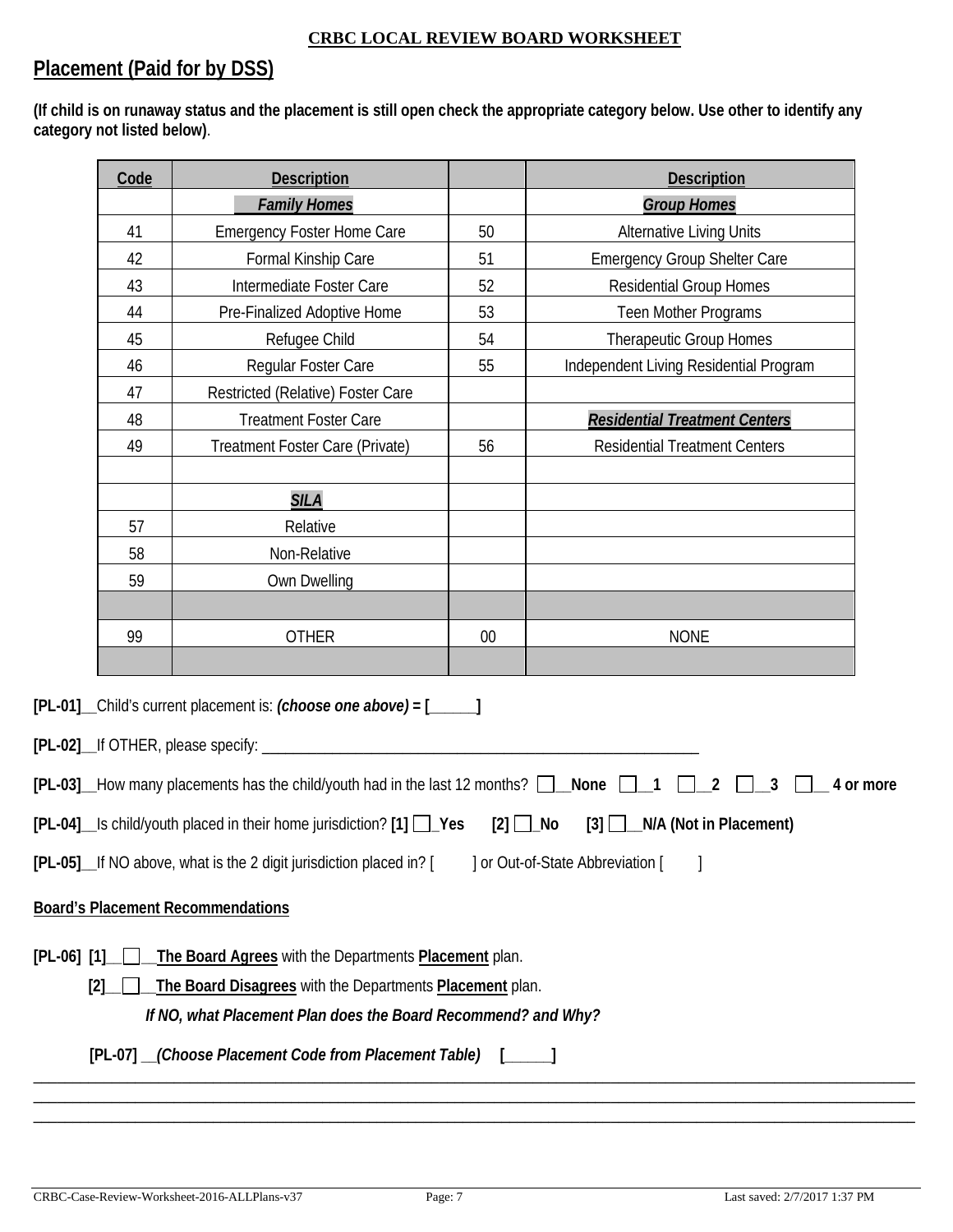# **Placement Stability (Placement Change within Last 12 months)**

|  | [PS-01] Was there a placement change within the last 12 months? [1] $\Box$ Yes [2] $\Box$ No (Skip Section) |  |  |  |
|--|-------------------------------------------------------------------------------------------------------------|--|--|--|
|--|-------------------------------------------------------------------------------------------------------------|--|--|--|

**[PS-02]\_\_**Did Family Involvement Meeting (FIM) take place with the most recent placement change?  $[1]$  Yes  $[2]$  No  $[3]$  Unknown

**[PS-03]\_\_**For the **most recent placement change**, indicate the **level of care** for the new placement.

- [1] Less restrictive level of care
- $[2]$   $\Box$  More restrictive level of care
- $[3]$   $\Box$  Same level of care.

[4]  $\Box$  Unknown, information not available should be selected if there is not enough information in the case file, or review participants in attendance do not have sufficient information to allow for an answer.

**[PS-04]\_\_**If the **most recent placement change** occurred for a **positive reason**, please indicate the primary reason below.

- [1] **T**\_\_Transition towards Permanency Goal
- $[2]$   $\Box$  Placement with Relatives
- $[3]$  Placement with Siblings
- $[4]$   $\Box$  Other (specify)

- **[PS-05]\_\_**If the child's **most recent placement change** was primarily related to **provider specific issues**, please indicate the primary issue below.
	- [1] **D** Provider home closed<br>[2] **D** Provider request (due
	- Provider request (due to issues unrelated to the child)
	- [3] **\_\_\_\_**Allegation of Provider Abuse/Neglect
	- [4] **D** Founded incident of provider abuse/neglect
	- [5] \_\_Other (specify) \_\_\_\_\_\_\_\_\_\_\_\_\_\_\_\_\_\_\_\_\_\_\_\_\_\_\_\_\_\_\_\_\_
	- $[6]$  Not Applicable should be selected if the placement change was not due to a provider specific issue, or the child did not experience a placement move in the past 12 months.
	- [7]  $\Box$  Unknown, information not available should be selected if there is not enough information in the case file, or review participants in attendance do not have sufficient information to allow for an answer.
- **[PS-06]\_\_**If the child's **most recent placement change** was primarily related to the **child's specific issues**, please indicate the primary issue below.
	- $[1]$  Behavioral
	- $[2]$   $\Box$  Health
	- [3]  $\Box$  Threats of Harm to Self or Others
	- $[4]$   $\Box$  Sexualized
	- $[5]$  Delinquent Behavior
	- $[6]$  Runaway
	- [7] **\_\_\_\_Hospitalization**
	- $[8]$   $\Box$  Other (specify)
	- $[9]$   $\Box$  Not Applicable should be selected if the reason for the most recent placement change was unrelated to any specific behavior on the part of the child, or the child did not experience a placement move in the past 12 months.
	- [10] \_\_\_Unknown information not available should be selected if there is not enough information in the case file, or review participants in attendance do not have sufficient information to allow for an answer.
- **[PS-07]\_\_**While the child/youth was in the placement from which they were moved, were **placement specific services provided, adequate to support the foster parent** (e.g., transportation, respite care, foster family counseling)?

 $[5]$  Not Applicable should be selected if the move did not occur for a positive reason, or the child did not experience a placement change in the past 12 months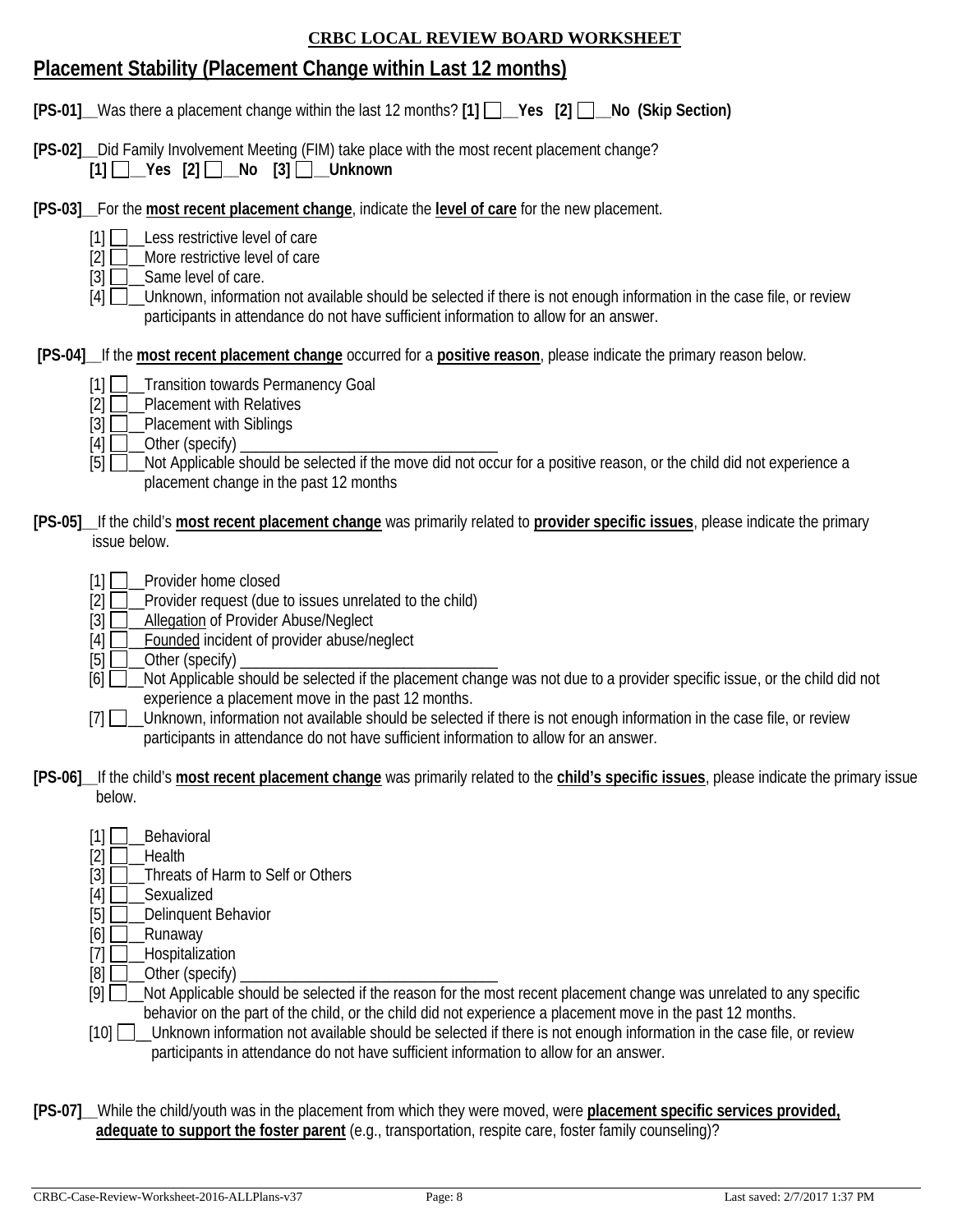$[1]$  | Yes  $[2]$  No

- [3]  $\Box$  Not Applicable should be selected if the child did not experience a placement change in the past 12 months, if the placement was from a shelter or temporary placement setting, or the child did not experience a placement move in the past 12 months.
- [4] Unknown information not available should be selected if there is not enough information in the case file, or review participants in attendance do not have sufficient information to allow for an answer.

- $[1] \square$  Yes
- $[2]$   $\Box$  No
- [3] Not applicable should not be used. However, it is included on the instrument in the event a reviewer encounters an odd circumstance in which it would not make sense to select any other option, such as in the case of a child on runaway status.
- [4]  $\Box$  Unknown information not available should be selected if there is not enough information in the case file, or review participants in attendance do not have sufficient information to allow for an answer.

| [PS-09] Does the Board find that the child's Placement Stability meets the needs of the child? |  |
|------------------------------------------------------------------------------------------------|--|
|------------------------------------------------------------------------------------------------|--|

| $[1]$ $\Box$ Yes $[2]$ $\Box$ No $[3]$ $\Box$ N/A |  |
|---------------------------------------------------|--|
|---------------------------------------------------|--|

### **Case Worker Visits**

**[CW-01]\_\_**What is the frequency of caseworker contact/visits with the child/youth? Choose from below:

- [ 0 ]\_\_\_\_Daily
- [1] \_\_\_Once a week
- [ 2 ] More than once a week
- [3] Less than once a week, but at least twice a month
- [4] Less than twice a month, but at least once a month
- [5] Less than once a month
- [ 6 ]\_\_\_Quarterly
- [7] LDSS reports visits but it is undocumented (also for Unknown)
- [8] Never

# **Child Visits**

**[CH-01]\_\_** Is the child having visits with parents/relatives? **[1] \_\_Yes [2] \_\_No (why? in comments - If NO SKIP section)**

**[CH-02]\_\_** Who is the child having visits with?

| __Other (specify)_<br>$\lceil 3 \rceil$ $\Box$<br>Parent<br>Relative<br>[2]                                                                                                                                                                                                       |  |
|-----------------------------------------------------------------------------------------------------------------------------------------------------------------------------------------------------------------------------------------------------------------------------------|--|
| [CH-03] What is the frequency of the child's visits? Choose from above: [<br>N/A if No above<br>0r                                                                                                                                                                                |  |
| [CH-04] Are child visits supervised or unsupervised? [1] [Let Cupervised<br>$\lceil 2 \rceil$ $\lceil$<br>Unsupervised                                                                                                                                                            |  |
| [CH-05]_If visits are supervised who is supervising?<br>_LDSS Agency Representative<br>[2]<br>Other Agency Representative<br>[3]<br><b>Court Appointed Representative</b><br><b>Biological Family Member</b><br>[4]<br>[5]<br>CASA<br>[6]<br><b>Foster Parent</b><br>[7]<br>Other |  |

CRBC-Case-Review-Worksheet-2016-ALLPlans-v37 Page: 9 Last saved: 2/7/2017 1:37 PM

**<sup>[</sup>PS-08]\_\_**For the **current placement**, is there information that indicates a **match between the child's needs and the provider's ability** to meet those needs?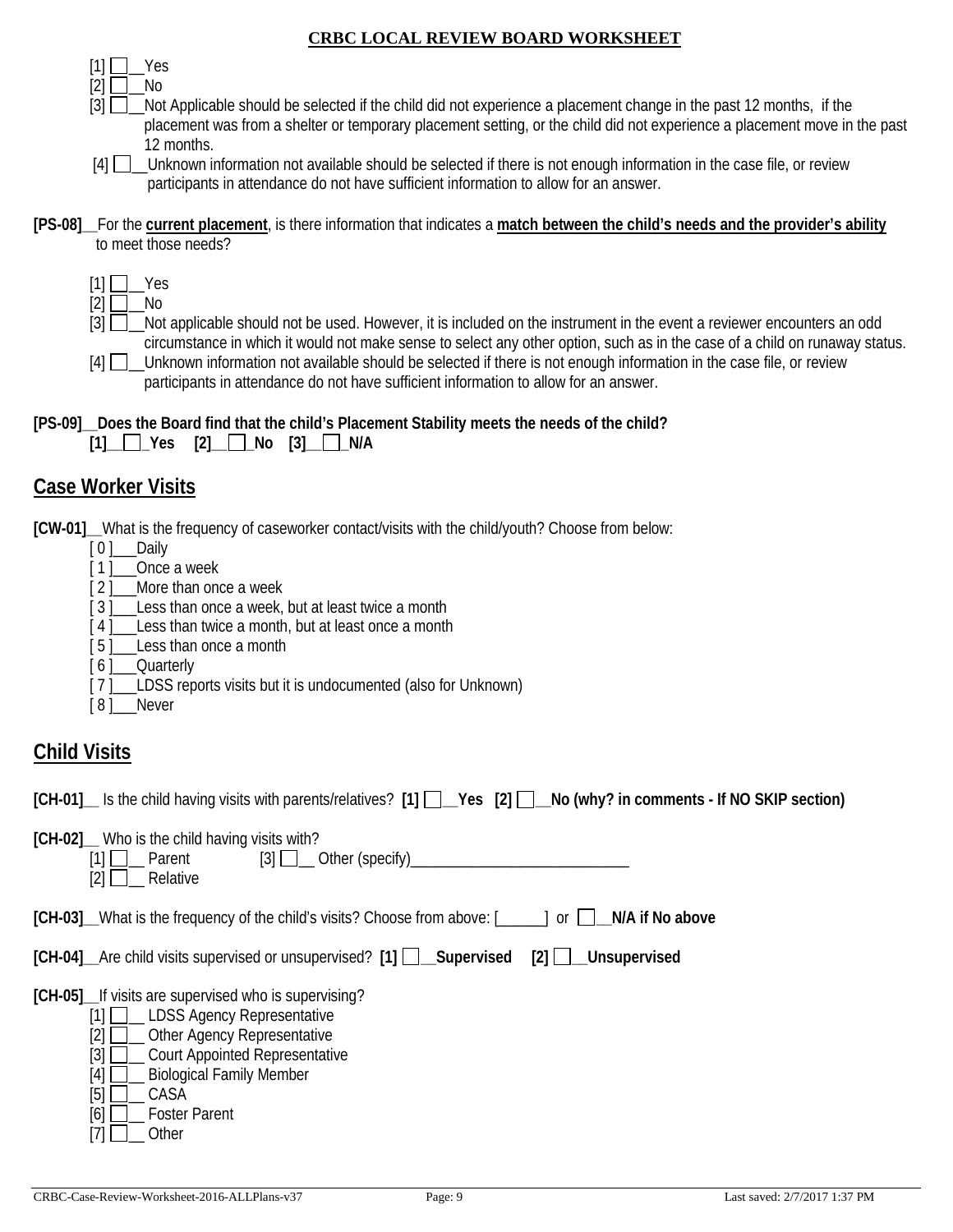**[CH-06]**\_\_Where do the visits occur?

- [1] **□**\_Parent Home
- $[2]$   $\Box$  Visitation Center  $\overline{[3]}\square$  Relative Home
- 
- [4] **D**\_Public Area (i.e. park, restaurant) [5] \_\_Other\_\_\_\_\_\_\_\_\_\_\_\_\_\_\_\_\_\_\_\_\_
- 

**[CH-07]\_\_**Do the visits between the child and parent/relative include overnight visits?  $\overline{[1]}$   $\overline{]}$   $\overline{]}$   $\overline{]}$   $\overline{]}$   $\overline{]}$   $\overline{]}$   $\overline{]}$   $\overline{]}$   $\overline{]}$   $\overline{]}$   $\overline{]}$   $\overline{]}$   $\overline{]}$   $\overline{]}$   $\overline{]}$   $\overline{]}$   $\overline{]}$   $\overline{]}$   $\overline{]}$   $\overline{]}$   $\overline{]}$   $\overline{]}$   $\overline{]}$   $\overline{]}$   $\overline{]}$   $\overline{]}$   $\over$ 

**Child Visit Comments:\_\_\_\_\_\_\_\_\_\_\_\_\_\_\_\_\_\_\_\_\_\_\_\_\_\_\_\_\_\_\_\_\_\_\_\_\_\_\_\_\_\_\_\_\_\_\_\_\_\_\_\_\_\_\_\_\_\_\_\_\_\_\_\_\_\_\_\_\_\_\_\_\_\_\_\_\_\_\_\_\_\_\_\_\_\_\_\_\_\_\_\_\_**

## **Health and Mental Health (At the Time of the Review)**

| [HM-00] Does child/youth have documented developmental or other special needs? [1]   LYes<br>_No<br>$\lceil 2 \rceil$                                                                                                                                                      |
|----------------------------------------------------------------------------------------------------------------------------------------------------------------------------------------------------------------------------------------------------------------------------|
| [HM-01] (Physical) Does the child/youth have a documented current physical? [1] [ Yes<br>$[2]$ $\Box$ No                                                                                                                                                                   |
| $[HM-02]$ (Vision) Does the child/youth have a documented current vision exam? $[1]$ $\Box$ Yes<br>$[2]$ $\Box$ No                                                                                                                                                         |
| $[HM-03]$ (Dental) Does the child/youth have a documented current dental exam? $[1]$<br>$[2]$ $\Box$ No<br>$[3]$ $\Box$ N/A (if under age 2)                                                                                                                               |
| [HM-04]__Has the local department ensured that appropriate follow-up occurred on all health concerns noted by physician?<br>$[2]$ $\Box$ No<br>$[1]$ $\Box$ Yes<br>$[3]$ $\Box$ N/A                                                                                        |
| [HM-05] Does child/youth have documented completed medical records? [1] LYes<br>Mo<br>$\lceil 2 \rceil$                                                                                                                                                                    |
| Did child/youth receive a <b>comprehensive health assessment</b> , including mental health and quality services in a timely manner to<br>$[HM-06]$<br>address their needs? $[1]$ $\Box$ Yes<br>[2]<br>∣_No                                                                 |
| [HM-07] Does the child/youth take any prescription medications? [1] LYes<br>$[2]$ $\Box$ No                                                                                                                                                                                |
| [HM-08] If YES, is the medication being monitored regularly? [1] Yes<br>$[2]$ $\Box$<br>_No<br>$\Box$ N/A<br>$[3]$                                                                                                                                                         |
| [HM-09] Does child/youth take any <b>psychotropic medication</b> ? [1] Pes<br>□ No<br>[2]                                                                                                                                                                                  |
| $[HM-10]$ If YES, is the medication being monitored at least quarterly? $[1]$ $\Box$ Yes<br>$[2]$ $\Box$ No<br>$[3]$ $\Box$ N/A                                                                                                                                            |
| [HM-11] Has the child/youth refused to take prescribed medication? [1] Pes<br>$[2]$ $\Box$ No<br>$[3]$ $\Box$ N/A                                                                                                                                                          |
| [HM-12]_If child/youth has a mental health issue and is transitioning out of care do they have an identified plan to obtain services in the<br>[3] N/A – no mental health issue [3] N/A - Not Transitioning<br>mental health care system? $[1]$ $\Box$ Yes $[2]$ $\Box$ No |
| [HM-13] Does child/youth have substance abuse problems? [1] Pes<br>$[2]$ $\Box$ No                                                                                                                                                                                         |
| [HM-14] Does Local Board Agree that substance abuse needs are being addressed? [1] [ Pes<br>$\Box$ N/A<br>$\lceil 2 \rceil$ No<br>$\lceil 3 \rceil$                                                                                                                        |
| [HM-15] Does the child/youth have any behavioral issues? [1] [Carl]<br>$[2]$   $\lfloor$ No                                                                                                                                                                                |
| [HM-16] Does Local Board Agree that behavioral issues are being addressed? [1] 1 __ Yes<br>$[2]$ $\Box$ No<br>$[3]$ $\Box$ N/A                                                                                                                                             |
| $[2]$ $\Box$ No<br>[HM-17] Has the child/youth refused to comply with standard health exams? [1] Fas                                                                                                                                                                       |
| [HM-18] Does Local Board Agree that Health Needs are being met? [1] LYes<br>$[2]$ $\Box$ No                                                                                                                                                                                |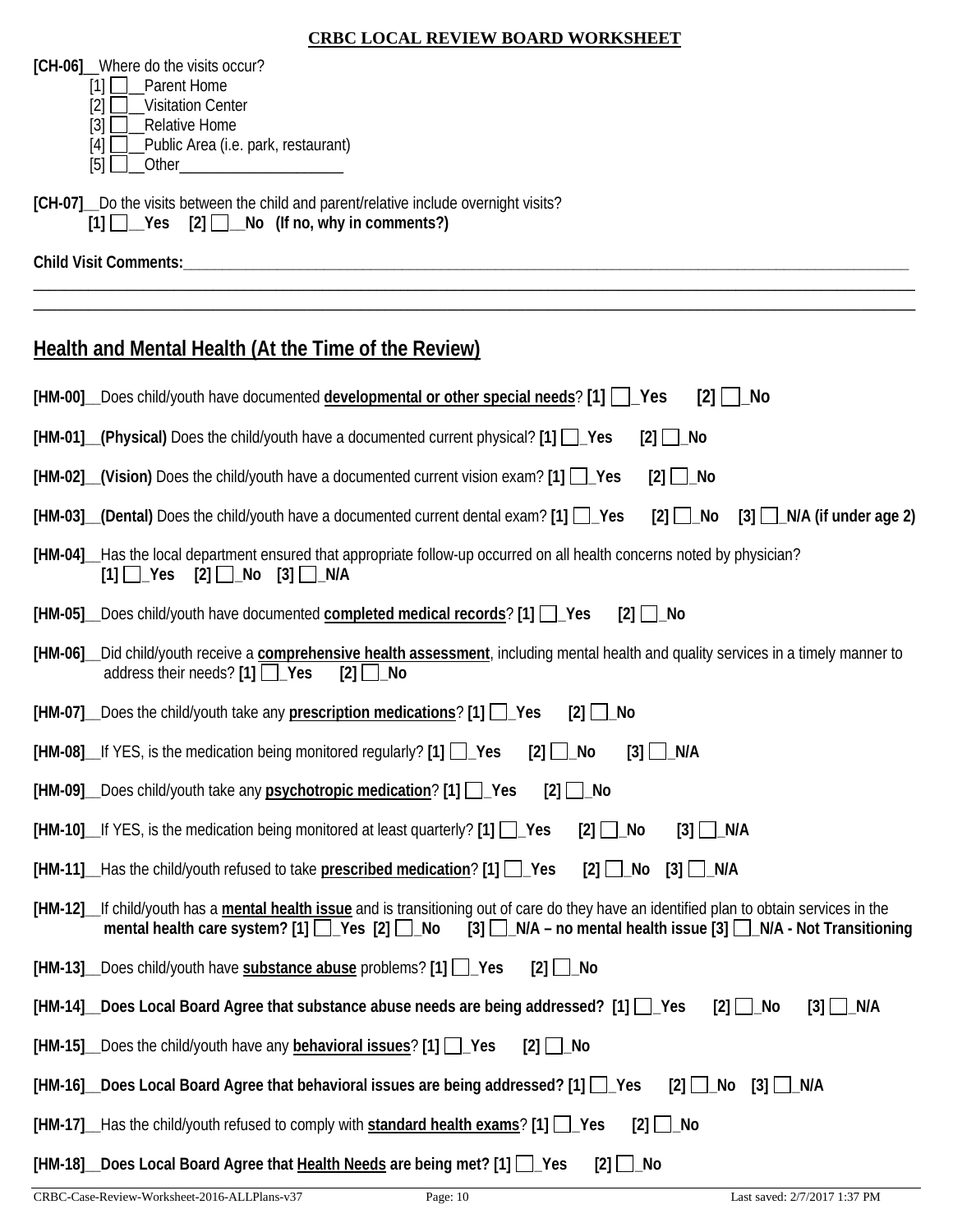| [HM-19] __ Does Local Board Agree that Mental Health Needs are being met? [1] [ ]<br>$[2]$ $\Box$ No                                                                                                                                                                  |
|-----------------------------------------------------------------------------------------------------------------------------------------------------------------------------------------------------------------------------------------------------------------------|
| Health/Mental Health Comments: (Use back page for more)                                                                                                                                                                                                               |
|                                                                                                                                                                                                                                                                       |
|                                                                                                                                                                                                                                                                       |
| <b>Education</b>                                                                                                                                                                                                                                                      |
| $[ED-01]$ is child/youth enrolled in school or other educational/vocational program? [1] $\Box$ Yes [2] $\Box$ No (Skip to ED-06)                                                                                                                                     |
| [ED-02] (If No choose why below, then SKIP to [ED-13])                                                                                                                                                                                                                |
| $[1]$ $\Box$ No, graduated high school<br>[2] No, refused to attend school<br>$[3]$ $\Box$ No, under age (under 5 years)                                                                                                                                              |
| [ED-03] Does child/youth have a 504 plan or IEP ? [1] [ Yes [2] [ No (SKIP to [ED-05])                                                                                                                                                                                |
| $[ED-04]$ If yes, is there a copy in the child's/youth's record ? $[1]$ $\Box$ Yes<br>$[2]$ $\Box$ No                                                                                                                                                                 |
| <b>[ED-05]</b> Has an educational plan been established and the child/youth refuses to comply? [1] $\Box$ Yes                                                                                                                                                         |
| [ED-06] Is there a current progress report/report card available for review? [1] 1 Yes<br>$[2]$ $\Box$ No                                                                                                                                                             |
| [ED-07] Does child/youth have concrete plans for postsecondary education? (14 & older, i.e. college, trade school, etc.)<br>$[3]$ $\Box$ N/A due to age (SKIP to ED-12)<br>$[1]$ $\Box$ Yes<br>$[2]$ $\Box$ No                                                        |
| [ED-08] If child/youth is pursing Higher education did they apply for FAFSA?<br>$[2]$ $\Box$ No<br>[3] Not Pursuing Higher Education<br>$[1]$ $\Box$ Yes                                                                                                              |
| [ED-09]_Was child/youth referred for an ETV Grant?<br>$[1]$ $\Box$ Yes<br>$[2]$ $\Box$ No<br>$[3]$ $\Box$ N/A                                                                                                                                                         |
| [ED-10] Is there a transition plan for child/youth with specific educational goals and financial assistance goals?<br>$[2]$ $\Box$ No<br>$[3]$ $\Box$ N/A<br>$[1]$ $\Box$ Yes                                                                                         |
| [ED-11] _Has child/youth made use of postsecondary supportive services? (14 & OLDER, I.E. COLLEGE, TRADE SCHOOL, ETC.)<br>$[3]$ N/A<br>$[1]$ $\Box$ Yes<br>$[2] \ \blacksquare$ No                                                                                    |
| [ED-12] If child/youth is disabled and exiting school are they aware of and engaged with community supports?<br>$[2] \square$ No<br>$[3]$ $\Box$ Not Disabled<br>$[4]$ $\Box$ Not Exiting School<br>$[1]$ $\Box$ Yes<br>(If NO above, Enter REASON in Comments below) |
| [ED-13] Does Local Board Agree that child/youth is being appropriately prepared to meet educational goals?<br>$[1]$ $\Box$ Yes<br>[2] □_No                                                                                                                            |
|                                                                                                                                                                                                                                                                       |
|                                                                                                                                                                                                                                                                       |

**\_\_\_\_\_\_\_\_\_\_\_\_\_\_\_\_\_\_\_\_\_\_\_\_\_\_\_\_\_\_\_\_\_\_\_\_\_\_\_\_\_\_\_\_\_\_\_\_\_\_\_\_\_\_\_\_\_\_\_\_\_\_\_\_\_\_\_\_\_\_\_\_\_\_\_\_\_\_\_\_\_\_\_\_\_\_\_\_\_\_\_\_\_\_\_\_\_\_\_\_\_\_\_\_\_\_\_\_\_\_\_**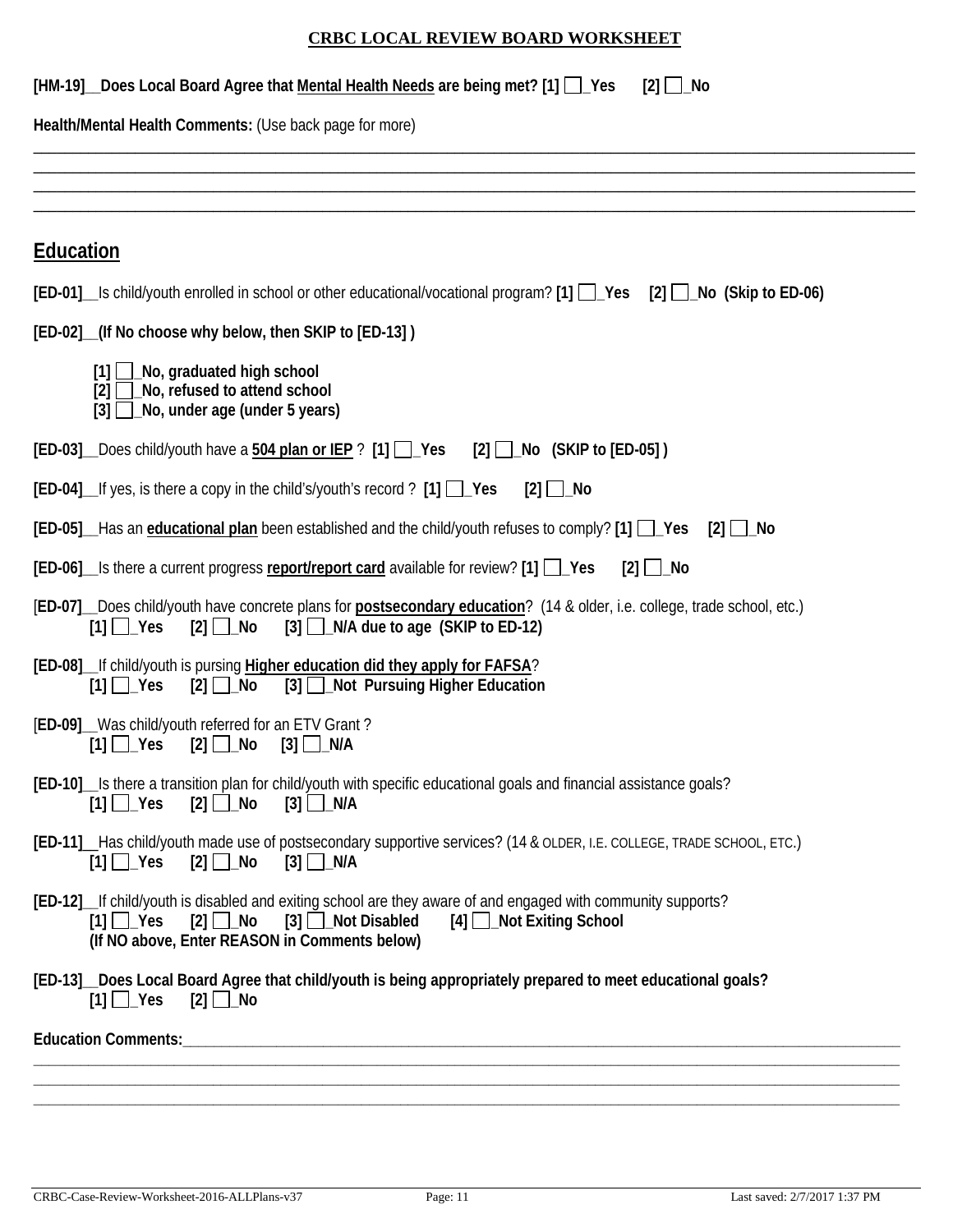### **Ready By 21**

**[RD-01]\_\_***(Is Child 14 years old and older?)* **[1]\_\_ \_Yes [2]\_\_ \_No (SKIP to Permanent Connections)**

# **Independent Living Services (age 14 and older)**

|                                      | Code           | Description                                                                                                                                                                                                                                                      |
|--------------------------------------|----------------|------------------------------------------------------------------------------------------------------------------------------------------------------------------------------------------------------------------------------------------------------------------|
|                                      | 1              | Yes                                                                                                                                                                                                                                                              |
|                                      | $\overline{2}$ | No (specify why in comments)                                                                                                                                                                                                                                     |
|                                      | 3              | No, Medically Fragile                                                                                                                                                                                                                                            |
|                                      | 4              | No, Mental Health Reasons                                                                                                                                                                                                                                        |
|                                      | 5              | No, in Juvenile Justice Facility [2000]                                                                                                                                                                                                                          |
|                                      | 6              | No, in Correctional Facility                                                                                                                                                                                                                                     |
|                                      | $\overline{7}$ | <b>OTHER</b>                                                                                                                                                                                                                                                     |
| [___] (Use the codes above)          |                | [IL-01] Is youth receiving appropriate services to adequately prepare for independent living when he/she leaves out-of-home care?<br>[IL-02] Has the youth completed a Life Skills Assessment for successful transition to adulthood? [11] (Use the codes above) |
|                                      |                | [IL-03] Is youth receiving required Independent Living Skills? [1888] (Use the codes above)                                                                                                                                                                      |
|                                      |                | [IL-04] Does Board agree that youth is receiving appropriate Independent Living Skills? [1] Pes [2] Ne [3] No [3]                                                                                                                                                |
|                                      |                |                                                                                                                                                                                                                                                                  |
|                                      |                |                                                                                                                                                                                                                                                                  |
|                                      |                |                                                                                                                                                                                                                                                                  |
| <b>Employment</b> (age 14 and older) |                |                                                                                                                                                                                                                                                                  |
| $[1]$ $\Box$ Yes                     | $[2]$ No       | [EM-01]__Is child/youth currently participating in paid or unpaid work experience?                                                                                                                                                                               |
| $[1]$ $\Box$ Yes                     |                | [EM-02]__Is child/youth currently participating in paid or unpaid work experience that is relevant to career field of choice?<br>[2] No [3] Unknown (Enter REASON in Comments below)                                                                             |
| $[1] \square$ Yes                    |                | [EM-03]__Has caseworker referred child/youth to summer or year round training and employment opportunities?<br>$[2]$ No [3] $\Box$ Not Eligible due to age [4] $\Box$ N/A                                                                                        |
|                                      |                | [EM-04]_If child/youth is 20 years old and employed are they earning a living wage? (\$10hr)<br>$[1]$ $\bigcap$ Yes $[2]$ $\bigcap$ No $[3]$ $\bigcap$ Not 20 $[4]$ $\bigcap$ Not Employed $[5]$ $\bigcap$ Unknown                                               |
| $[1]$ $\Box$ Yes                     |                | [EM-05]_Does Local Board Agree that child/youth is being appropriately prepared to meet employment goals?<br>$[2]$ No $[3]$ N/A                                                                                                                                  |
|                                      |                |                                                                                                                                                                                                                                                                  |
|                                      |                |                                                                                                                                                                                                                                                                  |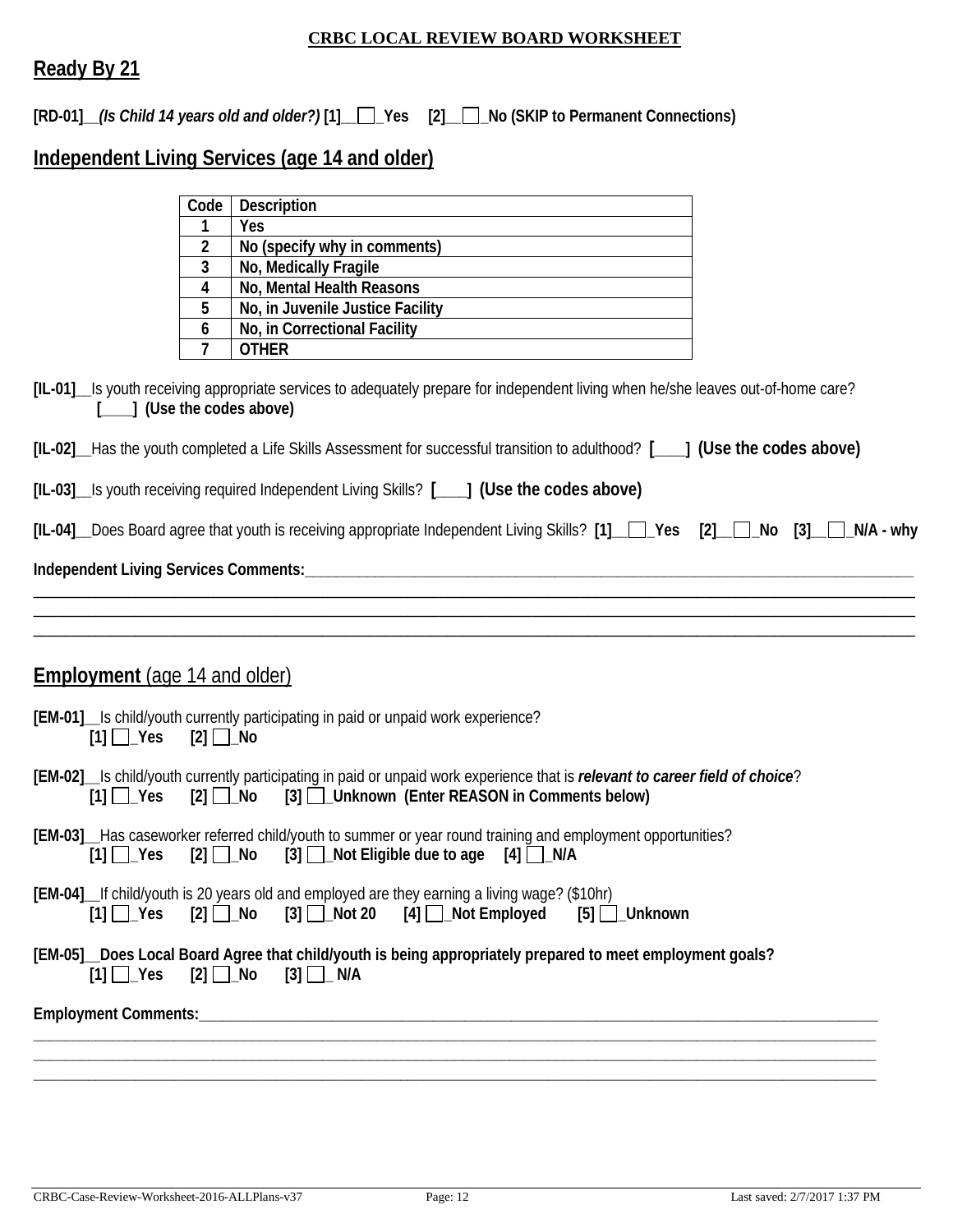# **Housing (Transitioning Youth 17 and older)**

|                                           | [HT-01] For youth transitioning out of care, has housing been specified?<br>[1] Ves [2] No [3] Not Transitioning Out of Care                                                 |
|-------------------------------------------|------------------------------------------------------------------------------------------------------------------------------------------------------------------------------|
| $[1]$ $\Box$ Yes                          | [HT-02] For youth transitioning out of care was information on alternative housing options provided?<br>[2] <b>□ No</b> [3] □ Not Transitioning Out of Care                  |
| $[1]$ $\Box$ Yes                          | [HT-03] Does the Board Agree with the transitional housing plan?<br>[2] No [3] Not Transitioning Out of Care                                                                 |
|                                           | [HT-04] Does the Board Agree that the youth is being appropriately prepared for Transitioning out of care (Ready by 21)?<br>[1] Ves [2] No [3] Not Transitioning Out of Care |
|                                           |                                                                                                                                                                              |
| <b>Permanent Connections (APPLA only)</b> |                                                                                                                                                                              |
|                                           | $[PC-01]$ Has the LDSS identified anyone as a permanent connection for the child? $[1]$ $\Box$ Yes $[2]$ $\Box$ No                                                           |
|                                           | [PC-02] If YES, Does the Local Board find the identified Permanent Connection appropriate? [1] $\Box$ Yes [2] $\Box$ No                                                      |
|                                           |                                                                                                                                                                              |
|                                           |                                                                                                                                                                              |
| <b>COURT</b>                              | [CT-01] Does child/youth have a Court Appointed Special Advocate (CASA)? [1] 2 \es [2] 1 No                                                                                  |
|                                           |                                                                                                                                                                              |
| <b>RISK INDICATORS</b>                    |                                                                                                                                                                              |
|                                           | $[RI-01]$ Are there any indicators of risk? $[1]$ $\blacksquare$ Yes (choose indicators below)<br>$\Box$ No (SKIP to SAFETY [SA-03])<br>$ 2 $                                |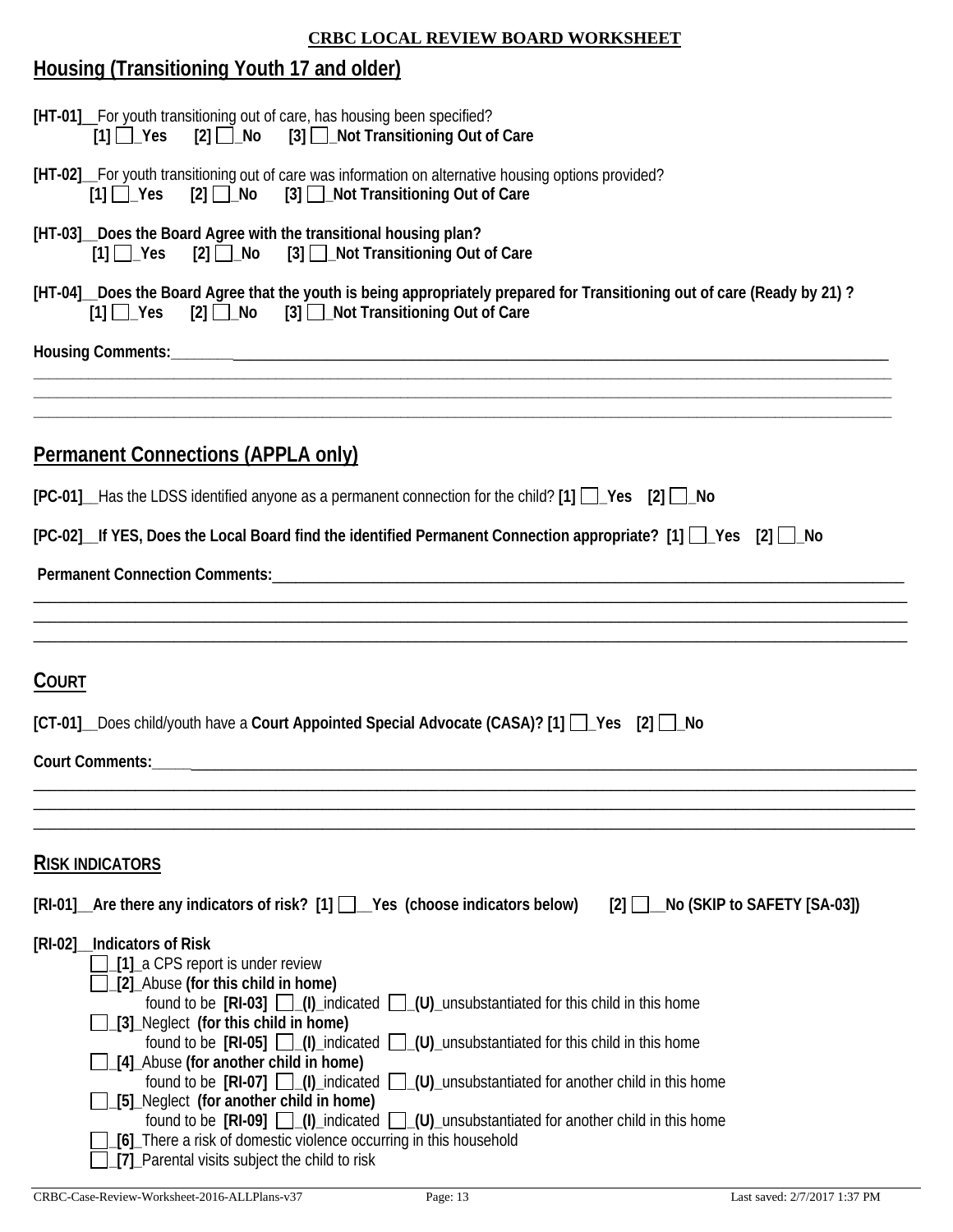| [8] A household member has history of violence, child abuse, or child neglect                    |
|--------------------------------------------------------------------------------------------------|
| $\Box$ [9] Belief that a caregiver in this home is suspected of having a substance abuse problem |
| $\Box$ [10]_RUNAWAY                                                                              |
| $\Box$ [11] OTHER                                                                                |

#### **Risk Indicator Comments:***\_\_\_\_\_\_\_\_\_\_\_\_\_\_\_\_\_\_\_\_\_\_\_\_\_\_\_\_\_\_\_\_\_\_\_\_\_\_\_\_\_\_\_\_\_\_\_\_\_\_\_\_\_\_\_\_\_\_\_\_\_\_\_\_\_\_\_\_\_\_\_\_\_\_\_\_\_\_\_\_\_*

| <b>SAFETY PROTOCOLS</b>                                                                                                                                                                                                                                                                                                                                                                                |
|--------------------------------------------------------------------------------------------------------------------------------------------------------------------------------------------------------------------------------------------------------------------------------------------------------------------------------------------------------------------------------------------------------|
| [SA-01] If there are INDICATORS of RISK, have applicable safety assessments and child protection protocols been followed?<br>[1] Yes (Skip to SA-03) [2] No (if NO check all that apply below)                                                                                                                                                                                                         |
| [SA-02] Safety Assessment Protocols                                                                                                                                                                                                                                                                                                                                                                    |
| [1] required CPS report not filed<br>[2] child's case worker has not completed an inventory of who lives in the house<br>[3] required visits with child have not occurred<br>[4] foster home recon overdue<br>[5] placement agency has not filed required quarterly report<br>_[6]_abuse/investigation pending<br>$\sqrt{2}$ neglect Investigation is pending<br>[8] required procedures not completed |
| $[SA-03]$ Is there a SafeC in the record? $[1]$ $\Box$ Yes $[2]$ $\Box$ No                                                                                                                                                                                                                                                                                                                             |
| $[SA-04]$ Is there a safety plan? $[1]$ $\Box$ Yes $[2]$ $\Box$ No<br>$[3]$ $\Box$ N/A                                                                                                                                                                                                                                                                                                                 |
| [SA-05]_If Yes, has the safety plan been: [1] □ _fully implemented<br>$[2]$ __ partially implemented<br>$[3]$ $\Box$ not implemented                                                                                                                                                                                                                                                                   |
| $[SA-06]$ Does the Board agree that safety protocols have been followed? $[1]$ $[$ $[$                                                                                                                                                                                                                                                                                                                 |
|                                                                                                                                                                                                                                                                                                                                                                                                        |
|                                                                                                                                                                                                                                                                                                                                                                                                        |

### **CHILD'S CONSENT TO ADOPTION**

| Code           | Description                      |
|----------------|----------------------------------|
|                | Yes                              |
| $\overline{2}$ | Yes, with conditions             |
| 3              | Child DID NOT want to be adopted |
|                | No, medically fragile            |
| 5              | No, mental health reasons        |
| 6              | N/A under age of consent         |
|                | No, Reunification                |
| 8              | No, Relative Placement           |
|                | <b>Unknown</b>                   |

**[CA-01]\_\_**Did child consent to adoption? [\_\_\_\_] *(Use the above codes)*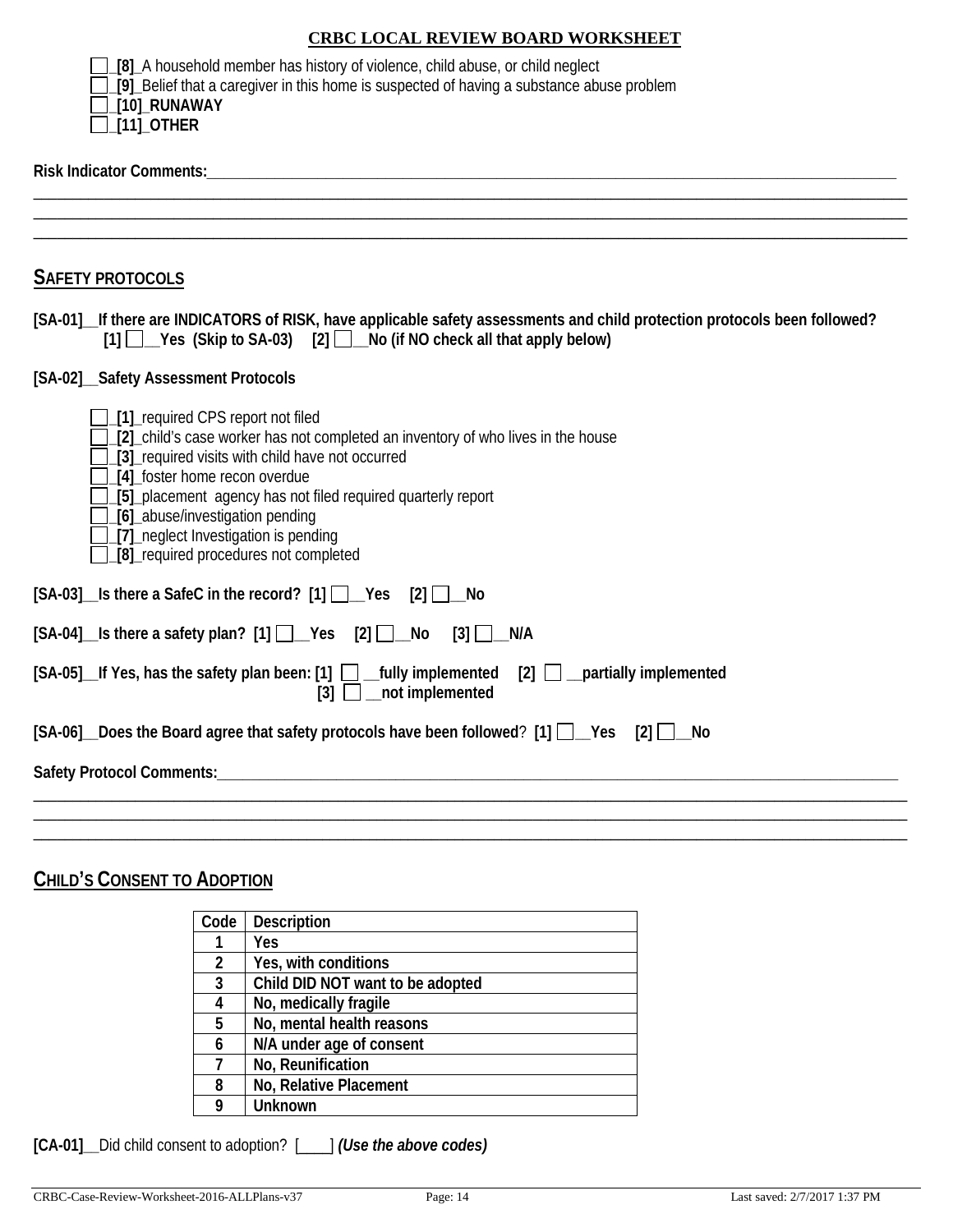**[CA-02]** Did child receive adoptive counseling in last 6 months ? [1]  $\Box$  Yes [2]  $\Box$  No [3]  $\Box$  N/A

### **ADOPTIVE PLACEMENT (ONLY FOR ADOPTION CASES) SKIP TO BR-01 BARRIERS IF NOT ADOPTION**

### **Pre-Adoptive Placement:**

**[PA-01]\_\_**Has child been placed in a pre-adoptive home? **[1] \_Yes [2] \_No** 

### **(If NOT in Pre-Adoptive Home go to ADOPTIVE RECRUITMENT)**

**[PA-02]\_\_**If Yes, what is the Family structure of the child's pre-adoptive family? (Choose one below)

- **[1]** \_\_\_Married Couple
- **[2]** \_\_\_Unmarried Couple
- **[3]** \_\_\_Single Female
- **[4]** \_\_\_Single Male

**[PA-03]\_\_**What is the relationship to the pre-adoptive child?

| $[1]$<br><b>Foster Parent</b> |
|-------------------------------|
|-------------------------------|

- **[2]** \_\_\_Former Foster Parent
- **[3]** \_\_\_Relative/Kin
- **[4]** \_\_\_Non-Relative

**[PA-04]\_\_** How long has child resided in pre-adoptive placement?

- $\lceil 1 \rceil$  1- 3 months
- $[2]_{4}$  6 months
- $\frac{1}{3}$   $\frac{1}{2}$  9 months
- [4] 10 -12 months
- [ 5 ]<sup>12</sup> 15 months
- $[6]$  16 20 months
- $[7]$  21 months or more

|  |  |  |  |  |  |  |  |  | [PA-05] Has an adoptive home study been completed and approved? [1] 1 _Pes [2] 1 _No (If no why, use comments) |
|--|--|--|--|--|--|--|--|--|----------------------------------------------------------------------------------------------------------------|
|--|--|--|--|--|--|--|--|--|----------------------------------------------------------------------------------------------------------------|

|  |  | [PA-06] _Has the family been given a social summary? [1] $\Box$ Yes [2] $\Box$ No |  |  |  |
|--|--|-----------------------------------------------------------------------------------|--|--|--|
|--|--|-----------------------------------------------------------------------------------|--|--|--|

| [PA-07]_ Are appropriate services and supports in place for the pre-adoptive provider to meet current identified needs of the child? |
|--------------------------------------------------------------------------------------------------------------------------------------|
| $[1]$ $\Box$ Yes $[2]$ $\Box$ No                                                                                                     |

\_\_\_\_\_\_\_\_\_\_\_\_\_\_\_\_\_\_\_\_\_\_\_\_\_\_\_\_\_\_\_\_\_\_\_\_\_\_\_\_\_\_\_\_\_\_\_\_\_\_\_\_\_\_\_\_\_\_\_\_\_\_\_\_\_\_\_\_\_\_\_\_\_\_\_\_\_\_\_\_\_\_\_\_\_\_\_\_\_\_\_\_\_\_\_\_\_\_\_\_\_\_\_\_\_\_\_\_\_\_\_\_\_ \_\_\_\_\_\_\_\_\_\_\_\_\_\_\_\_\_\_\_\_\_\_\_\_\_\_\_\_\_\_\_\_\_\_\_\_\_\_\_\_\_\_\_\_\_\_\_\_\_\_\_\_\_\_\_\_\_\_\_\_\_\_\_\_\_\_\_\_\_\_\_\_\_\_\_\_\_\_\_\_\_\_\_\_\_\_\_\_\_\_\_\_\_\_\_\_\_\_\_\_\_\_\_\_\_\_\_\_\_\_\_\_\_ \_\_\_\_\_\_\_\_\_\_\_\_\_\_\_\_\_\_\_\_\_\_\_\_\_\_\_\_\_\_\_\_\_\_\_\_\_\_\_\_\_\_\_\_\_\_\_\_\_\_\_\_\_\_\_\_\_\_\_\_\_\_\_\_\_\_\_\_\_\_\_\_\_\_\_\_\_\_\_\_\_\_\_\_\_\_\_\_\_\_\_\_\_\_\_\_\_\_\_\_\_\_\_\_\_\_\_\_\_\_\_\_\_

**[PA-08]** Does the Local Board find the Pre-Adoptive Placement appropriate?  $[1]$   $\Box$  Yes [2]  $\Box$  No

| Adoptive<br>· Placement<br>: Comments: |  |
|----------------------------------------|--|
|                                        |  |

### **ADOPTIVE RECRUITMENT (IF NOT IN PRE-ADOPTIVE PLACEMENT)**

| $[AR-01]$ Have documented efforts been made to find an adoptive resource? $[1]$ Yes [2] No |  |
|--------------------------------------------------------------------------------------------|--|
| If yes, list efforts: eg. photos, Wednesday's Child, etc                                   |  |

| [AR-02]<br>Efforts#1   | <b>IDT-011</b> | (data#1) |  |
|------------------------|----------------|----------|--|
| $[AR-03]$<br>Efforts#2 | $[DT-02]$      | (data#2) |  |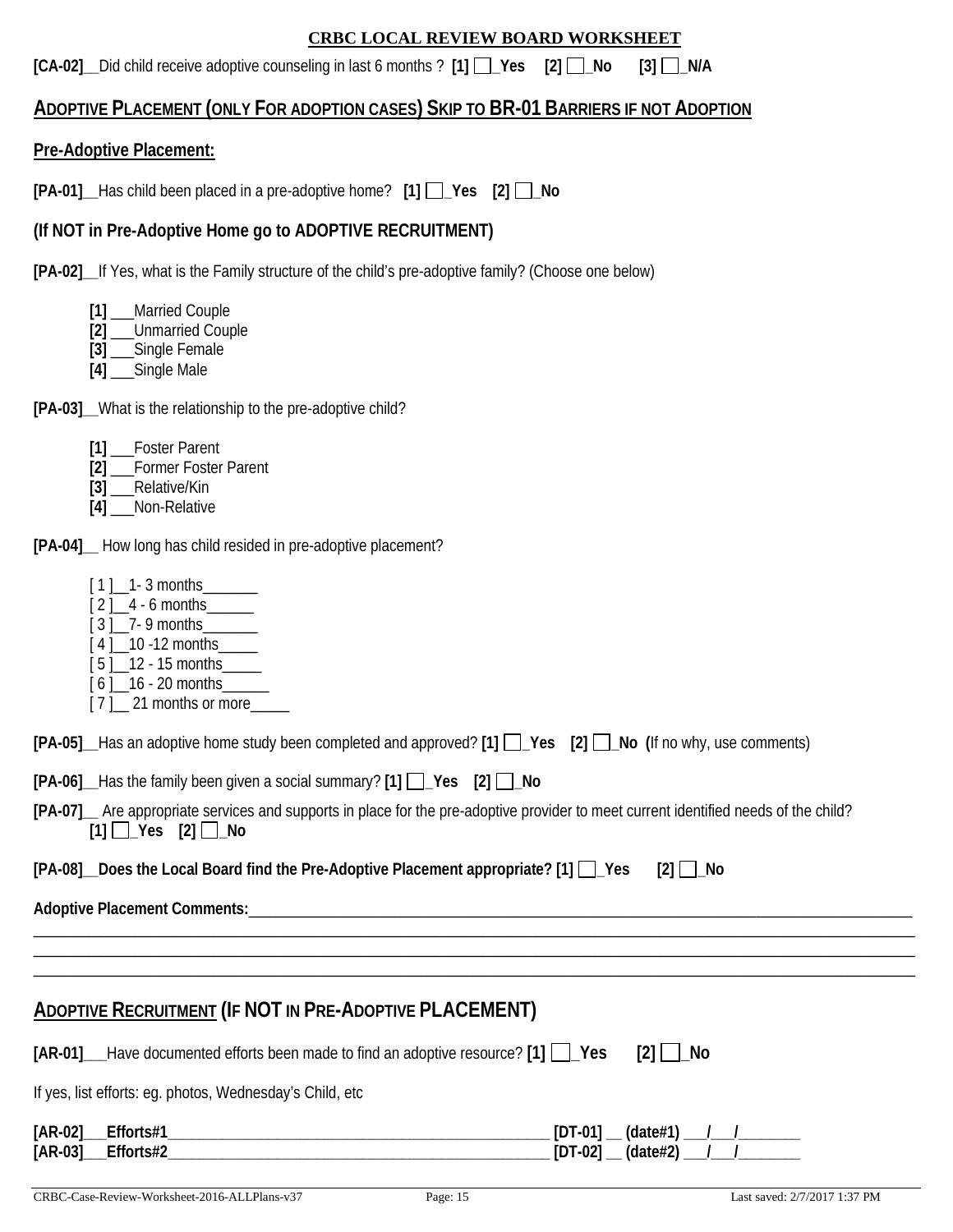| <b>CRBC LOCAL REVIEW BOARD WORKSHEET</b>                                                                                                                                                           |  |  |  |  |
|----------------------------------------------------------------------------------------------------------------------------------------------------------------------------------------------------|--|--|--|--|
|                                                                                                                                                                                                    |  |  |  |  |
| $[DT-04]$ (date#4) $1$<br>[AR-05] Efforts#4                                                                                                                                                        |  |  |  |  |
| [AR-06] ___ Has child been listed with <b>Adopt Us Kids?</b> [1] $\vert$ ___ Yes<br>$[2]$   $\lfloor$ No                                                                                           |  |  |  |  |
| $[AR-07]$ Does the Local Board find the Adoptive Recruitment Efforts appropriate? [1] $\Box$ Yes<br>$[2]$ $\Box$ No                                                                                |  |  |  |  |
|                                                                                                                                                                                                    |  |  |  |  |
|                                                                                                                                                                                                    |  |  |  |  |
| <b>Post-Adoptive Services/Subsidy</b>                                                                                                                                                              |  |  |  |  |
| [PS-01] Are Post Adoptive Services Needed? [1] Pes [2] No (Skip to PS-10 Subsidies)                                                                                                                |  |  |  |  |
| Services Needed (Check all that apply)                                                                                                                                                             |  |  |  |  |
| [PS-02]_Medical<br>[PS-03]_Mental Health<br>[PS-04]_Educational<br>[PS-05]_Respite Services<br>[PS-06]_Special Needs<br>[PS-07]_Referral to DDA<br>[PS-08]_Referral to DORS                        |  |  |  |  |
| [PS-10]_Are Post Adoptive Subsidies Needed? [1] □_Yes [2] □_No<br>$[3]$   $\lfloor$ Unknown                                                                                                        |  |  |  |  |
| If Yes,<br>[PS-11] __Is child/youth eligible for subsidy? [1] __Yes [2] __No<br>_N/A<br>$[3]$<br>$[PS-12]$ Has the subsidy been approved? $[1]$ $\Box$ Yes $[2]$ $\Box$ No<br>N/A<br>[3]           |  |  |  |  |
| [PS-13] _Is there a plan for a conditional adoption agreement with siblings/parents to include visits, telephone calls, letters, etc?<br>$[3]$ $\Box$ Unknown<br>$[1] \Box$ Yes<br>$[2]$ $\Box$ No |  |  |  |  |
| [PS-14] Does the Local Board find the Post-Adoptive Services appropriate? [1] Pes<br>$[2]$ $\Box$ No                                                                                               |  |  |  |  |
|                                                                                                                                                                                                    |  |  |  |  |
|                                                                                                                                                                                                    |  |  |  |  |
|                                                                                                                                                                                                    |  |  |  |  |

|  |  | [BR-01] _Are there any barriers/issues? [1] __Yes [2] __No |  |  |
|--|--|------------------------------------------------------------|--|--|
|--|--|------------------------------------------------------------|--|--|